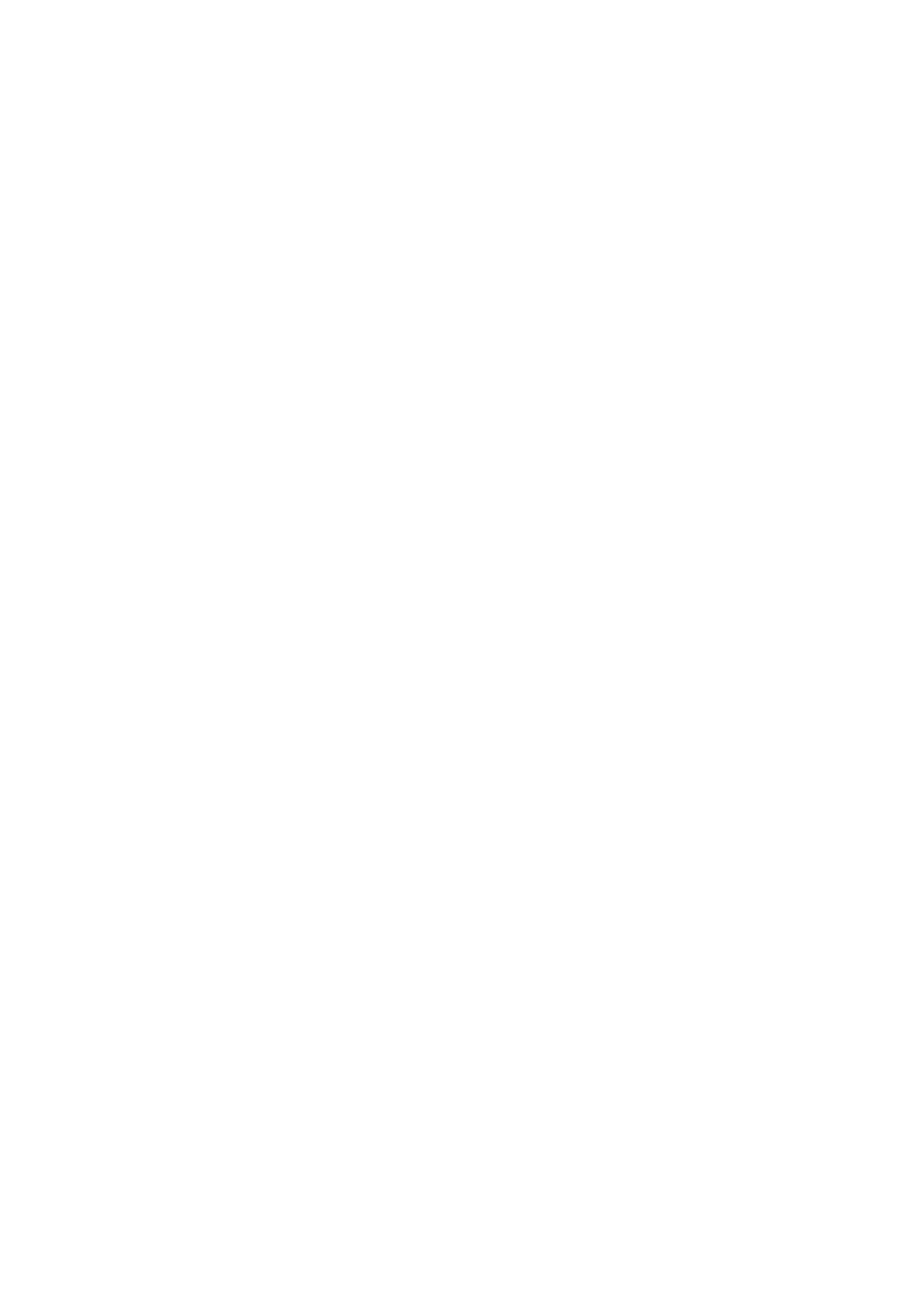

# **Evaluation of droplet dispersion during non-invasive ventilation, oxygen therapy, nebuliser treatment and chest physiotherapy in clinical practice: implications for management of pandemic influenza and other airborne infections**

AK Simonds,1\* A Hanak,' M Chatwin,' MJ Morrell,' A Hall,<sup>2</sup> KH Parker,<sup>3</sup> JH Siggers<sup>3</sup> and RJ Dickinson<sup>3</sup>

1 Clinical and Academic Unit of Sleep & Breathing, Royal Brompton & Harefield NHS Foundation Trust, London, UK

2 Department of Microbiology, Royal Brompton & Harefield NHS Foundation Trust, London, UK 3 Department of Bioengineering, Imperial College, London, UK

#### \*Corresponding author

**Background:** Influenza viruses are thought to be spread by droplets, but the role of aerosol dissemination is unclear and has not been assessed by previous studies. Oxygen therapy, nebulised medication and ventilatory support are treatments used in clinical practice to treat influenzal infection are thought to generate droplets or aerosols.

**Objectives:** Evaluation of the characteristics of droplet/aerosol dispersion around delivery systems during non-invasive ventilation (NIV), oxygen therapy, nebuliser treatment and chest physiotherapy by measuring droplet size, geographical distribution of droplets, decay in droplets over time after the interventions were discontinued.

**Methods:** Three groups were studied: (1) normal controls, (2) subjects with coryzal symptoms and (3) adult patients with chronic lung disease who were admitted to hospital with an infective exacerbation. Each group received oxygen therapy, NIV using a vented mask system and a modified circuit with non-vented mask and exhalation filter, and nebulised saline. The patient group had a period of standardised chest physiotherapy treatment. Droplet counts in mean diameter size ranges from 0.3 to  $>10 \mu m$  were measured with an counter placed adjacent to the face and at a 1-m distance from the subject/patient, at the height of the nose/mouth of an average health-care worker.

**Results:** NIV using a vented mask produced droplets in the large size range  $(>10 \,\mu m)$  in patients

(*p*=0.042) and coryzal subjects (*p*=0.044) compared with baseline values, but not in normal controls (*p*=0.379), but this increase in large droplets was not seen using the NIV circuit modification. Chest physiotherapy produced droplets predominantly of  $>10 \mu m$  ( $p = 0.003$ ), which, as with NIV droplet count in the patients, had fallen significantly by 1m. Oxygen therapy did not increase droplet count in any size range. Nebulised saline delivered droplets in the smalland medium-size aerosol/droplet range, but did not increase large-size droplet count. **Conclusions:** NIV and chest physiotherapy are droplet (not aerosol)-generating procedures,

producing droplets of >10µm in size. Due to their large mass, most fall out on to local surfaces within 1m. The only device producing an aerosol was the nebuliser and the output profile is consistent with nebuliser characteristics rather than dissemination of large droplets from patients. These findings suggest that health-care workers providing NIV and chest physiotherapy, working within 1m of an infected patient should have a higher level of respiratory protection, but that infection control measures designed to limit aerosol spread may have less relevance for these procedures. These results may have infection control implications for other airborne infections, such as severe acute respiratory syndrome and tuberculosis, as well as for pandemic influenza infection.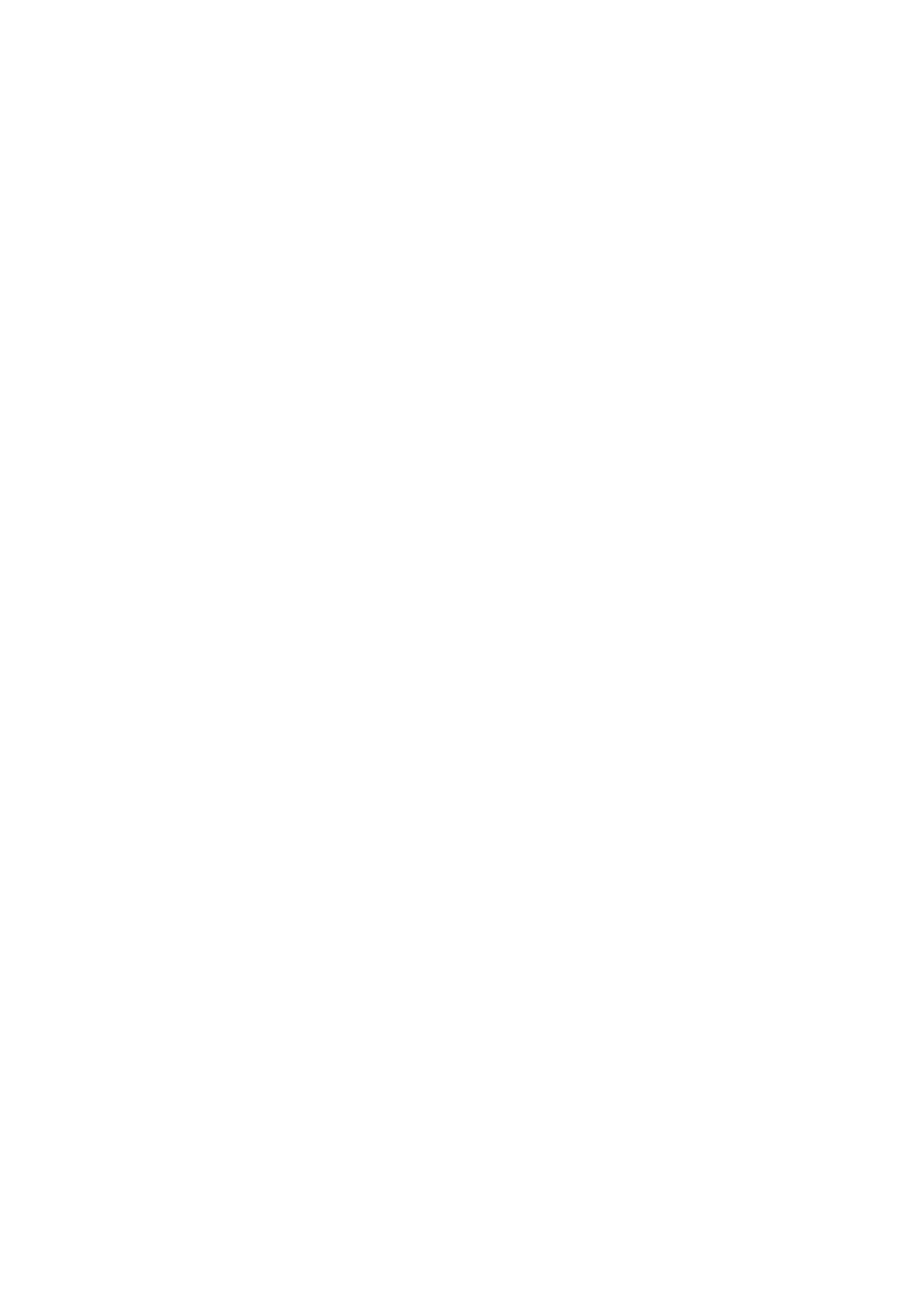

| 2 |                                   |  |
|---|-----------------------------------|--|
|   |                                   |  |
|   |                                   |  |
|   |                                   |  |
|   |                                   |  |
|   | Study area/baseline readings  145 |  |
|   |                                   |  |
| 3 |                                   |  |
|   |                                   |  |

| 4 |                                 |  |
|---|---------------------------------|--|
|   |                                 |  |
|   |                                 |  |
|   |                                 |  |
|   |                                 |  |
|   | Acknowledgements  159           |  |
|   |                                 |  |
|   |                                 |  |
|   |                                 |  |
|   | <b>Appendix I</b> Protocol  163 |  |
|   |                                 |  |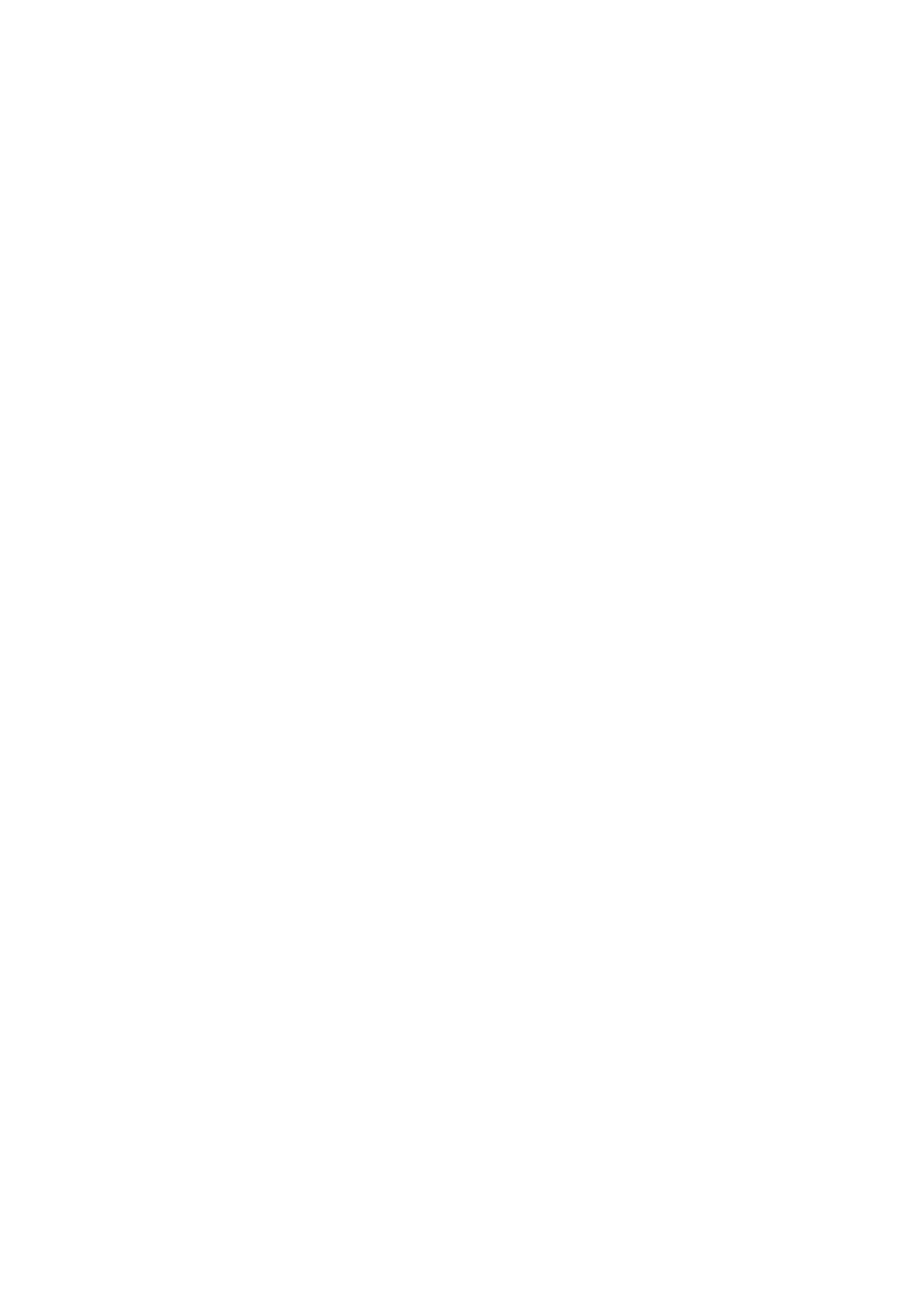# List of abbreviations

| AGP         | aerosol-generating procedure                   | O <sub>2</sub>    | oxygen therapy                                       |
|-------------|------------------------------------------------|-------------------|------------------------------------------------------|
| CI          | confidence interval                            | PACO <sub>2</sub> | partial pressure of arterial<br>carbon dioxide       |
| <b>COPD</b> | chronic obstructive pulmonary<br>disease       | PaO <sub>2</sub>  | partial pressure of arterial<br>oxygen               |
| <b>CPAP</b> | continuous positive airway<br>pressure         | <b>PPE</b>        | protective personal equipment                        |
| DH.         | Department of Health                           | <b>RR</b>         | relative risk                                        |
| <b>EPAP</b> | expiratory positive airway<br>pressure         | SaO <sub>2</sub>  | arterial oxygen saturation                           |
| <b>IPAP</b> | inspiratory positive airway<br>pressure        | <b>SARS</b>       | severe acute respiratory<br>syndrome                 |
|             |                                                | <b>SD</b>         | standard deviation                                   |
| mod NIV     | modified NIV circuit with<br>exhalation filter | TcCO <sub>9</sub> | transcutaneous partial pressure<br>of carbon dioxide |
| <b>NIV</b>  | non-invasive ventilation                       | <b>WHO</b>        | World Health Organization                            |

All abbreviations that have been used in this report are listed here unless the abbreviation is well known (e.g. NHS), or it has been used only once, or it is a non-standard abbreviation used only in figures/tables/appendices, in which case the abbreviation is defined in the figure legend or in the notes at the end of the table.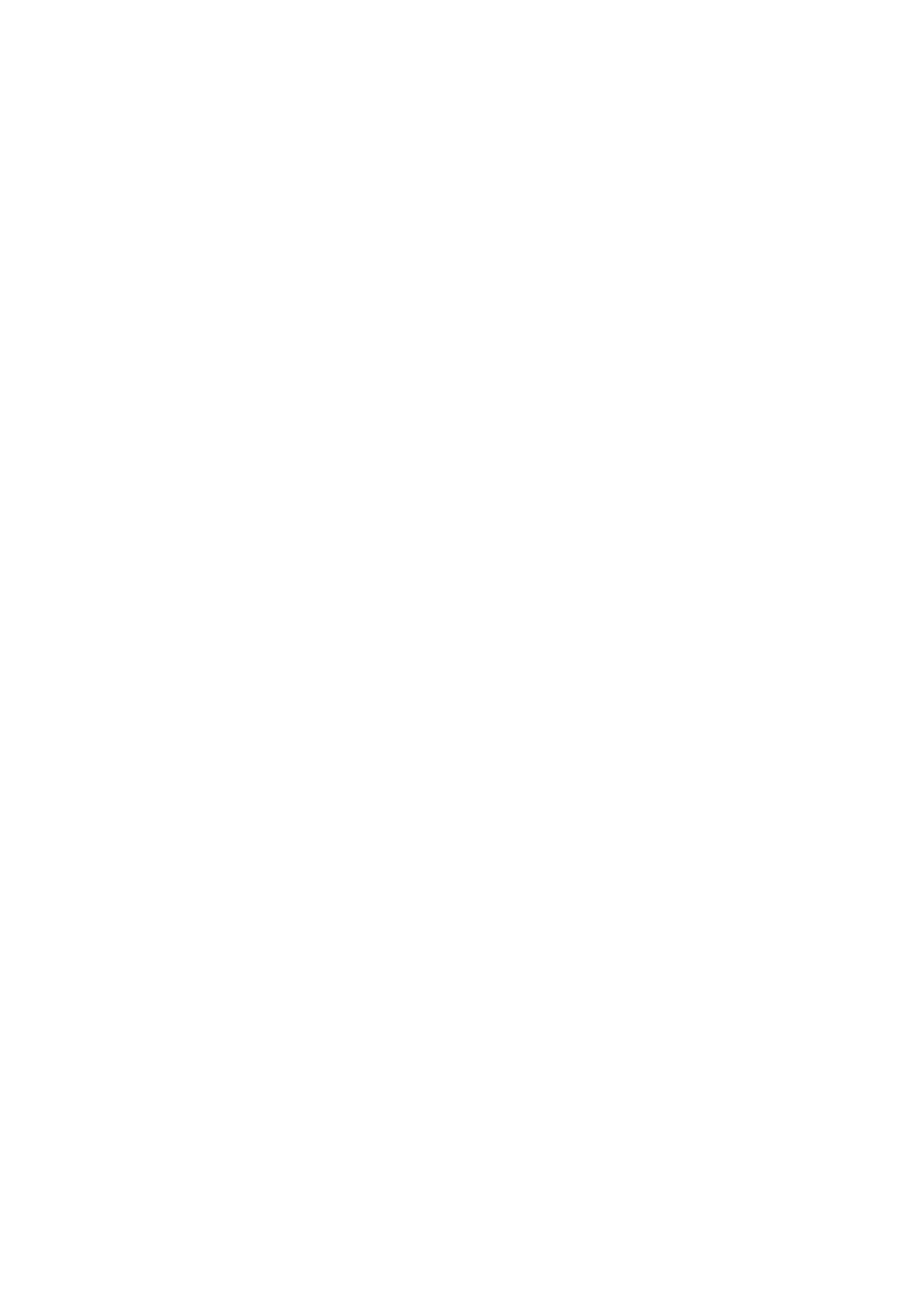# Executive summary

# **Background**

Influenza viruses are thought to be spread by droplets, but the role of aerosol dissemination (defined as droplet size range  $\lt 5 \mu m$ ) is unclear. A subgroup of patients, often with underlying chronic disorders or risk factors, such as pregnancy or immunosuppression, can develop pneumonia/ respiratory insufficiency with H1N1 swine flu or other influenzal infection requiring treatment by oxygen therapy (O2), nebulised medication and ventilatory support. These therapies are thought to generate droplets or aerosols, and in the severe acute respiratory syndrome (SARS) outbreak were associated with an increased incidence of SARS in health-care workers and higher risk of superspreading events in hospital wards. Non-invasive ventilation (NIV) is unlikely to be effective in rapidly progressive acute lung injury, but may have a role in chronic patients in whom influenza has caused an infective exacerbation, and its use may reduce pressure on intensive care beds. Previous studies have not assessed droplet or aerosol generation during respiratory support interventions in clinical practice.

# **Objectives**

We evaluated the characteristics of droplet/aerosol dispersion around delivery systems during NIV, O2, nebuliser treatment and chest physiotherapy by measuring droplet size, geographical distribution of droplets, decay in droplets over time after the interventions were discontinued, and the impact of modification of the NIV circuit in clinical practice.

# **Methods**

Three groups were studied: (1) normal control subjects, (2) subjects with coryzal symptoms and (3) adult patients with chronic lung disease who were admitted to hospital with an infective exacerbation.

Each group received O2, NIV using a vented mask system and a modified circuit with non-vented mask and exhalation filter, and nebulised saline. The patient group had a period of standardised chest physiotherapy treatment. Droplet counts in

mean diameter size ranges from  $0.3$  to  $>10 \,\mu m$ were measured with a counter placed adjacent to the face (D1) and at 1-m distance (D2) from subject/patient at the height of the nose/mouth of an average health-care worker.

# **Results**

Non-invasive ventilation using a vented mask produced droplets in the large size range ( $>10\,\mu$ m) in patients  $(p = 0.042)$  and coryzal subjects  $(p=0.044)$  compared with baseline values, but not in normal controls  $(p = 0.379)$ . This increase in large droplets was not seen using the NIV circuit modification. Chest physiotherapy produced droplets predominantly of  $>10 \mu m$  ( $p = 0.003$ ), which, as with NIV droplet count in the patients, had fallen significantly by 1m. O2 did not increase droplet count in any size range. Nebulised saline delivered droplets in the small- and medium-size aerosol/droplet range in keeping with the specified performance characteristics of the device but did not increase large-size droplet count. Preliminary analysis suggests that droplet counts fall to within a baseline range within 20–40 minutes of discontinuing the NIV and chest physiotherapy.

# **Conclusions**

Non-invasive ventilation and chest physiotherapy are droplet (not aerosol)-generating procedures, producing droplets of  $>10 \mu m$  in size. Due to their large mass, most fall out on to local surfaces within 1m. The only device producing an aerosol was the nebuliser and the output profile is consistent with nebuliser characteristics rather than dissemination of large droplets from patients. These findings suggest that health-care workers providing NIV and chest physiotherapy working within 1m of an infected patient should have a higher level of respiratory protection, but that infection control measures designed to limit aerosol spread, for example negative-pressure rooms, may have less relevance. The results may have infection control implications for other airborne infections, such as SARS and tuberculosis, as well as for pandemic influenza infection.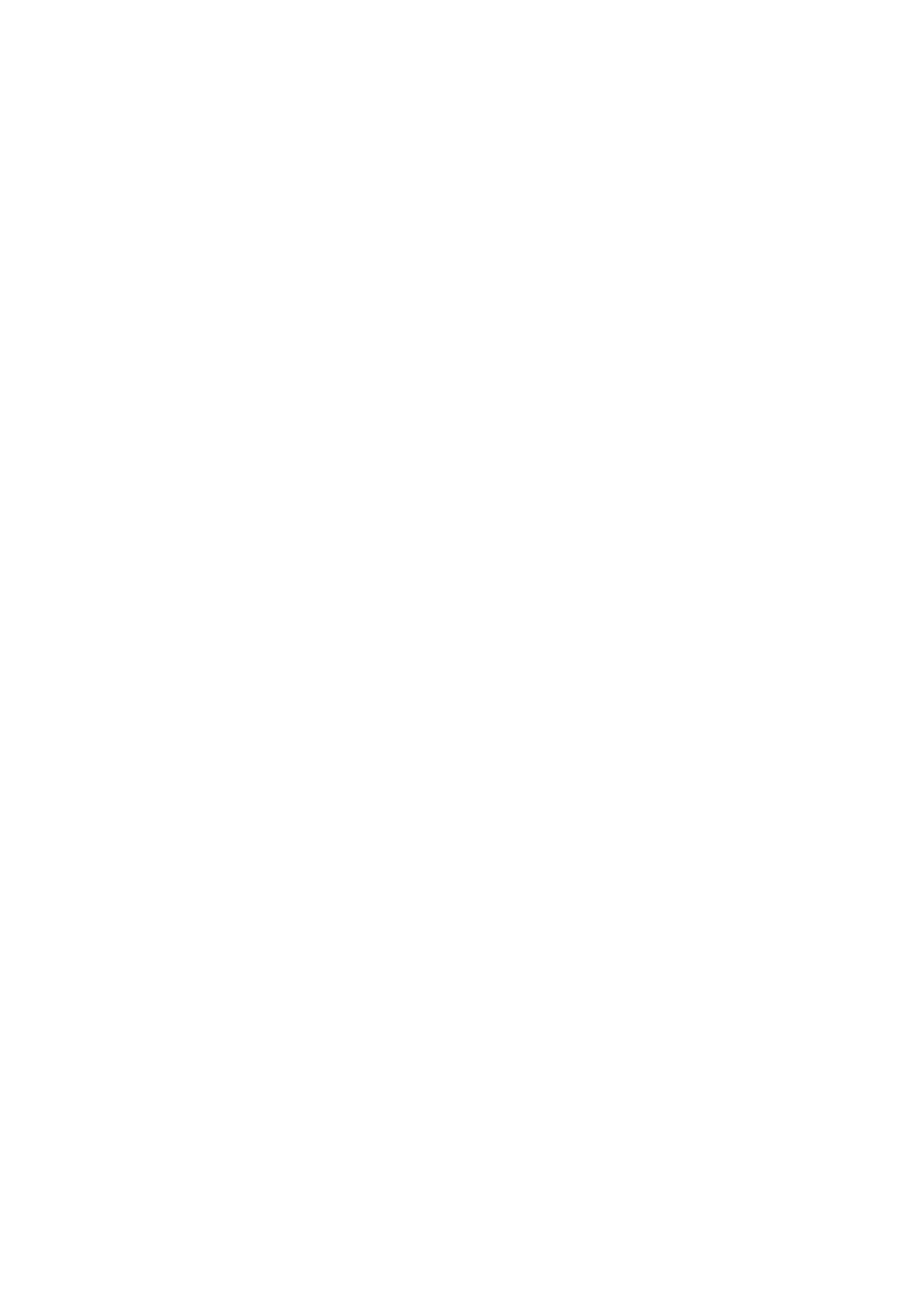# **Chapter 1**  Introduction

Respiratory viral infections, such as influenza, are spread by droplets, an aerosol of infected material or by direct or indirect contact with contaminated surfaces. The mode of transmission and the factors influencing this are important, as they have key implications for infection control in patients and staff, and therefore pandemic planning. Droplets in the respirable range (around  $5 \mu m$ ) may play a significant part in transmission,<sup>1</sup> but the role of aerosols has been questioned<sup>2</sup> and there are few studies quantifying viral load in droplets or aerosols. An observational study<sup>3</sup> of influenza A and influenza B in exhaled breath showed viral RNA in one-third of infected patients, and 99% of particles had a diameter of  $<$  5  $\mu$ m when sampled during tidal breathing.

While some individuals recover from seasonal or H1N1 influenza, having experienced minimal symptoms, a subgroup of high-risk patients may develop complications, including respiratory failure, $4,5$  and, in new more pathogenic strains, such as H5N1, respiratory insufficiency may occur in more than 50% of those affected. These patients are managed with antiviral therapy and antibiotics for secondary bacterial pneumonia, but the mainstay of management is supportive respiratory care, which includes high-flow oxygen therapy (O2) for hypoxaemic patients, and ventilatory support for those with ventilatory insufficiency.<sup>6,7</sup> Adjunctive therapy can include nebulised bronchodilator for patients with underlying asthma or chronic obstructive pulmonary disease (COPD), and physiotherapy is used to facilitate secretion clearance for those in whom influenza has precipitated an infective exacerbation of chronic lung disease, such as COPD, bronchiectasis or cystic fibrosis.

Coughing and sneezing patients can shed relatively large particles  $(>10 \,\mu m)$  that travel short distances and may contaminate the bedside environment. Smaller droplets or aerosols will remain airborne for longer periods and disseminate over greater distances.<sup>1</sup> The definition of an aerosol varies but most authorities characterise this as consisting of droplets of <5µm. Some medical procedures have been termed 'aerosol generating', as the common feature is that they are associated with high or

augmented inspiratory and expiratory tidal flows, which may increase viral dissemination but this classification is based on assumptions rather than systematic evidence. The list of aerosol-generating procedures (AGPs) differs a little from country to country but in Department of Health (DH) guidance7,8 these include bronchoscopy, intubation of the airway and invasive ventilation manoeuvres, such as open suctioning, cardiopulmonary resuscitation, non-invasive ventilation (NIV) and continuous positive airway pressure (CPAP) therapy, high-frequency oscillation ventilation, and induction of sputum. Certain other procedures, such as delivery of nebulised medication therapy and high-flow O2 are considered to be possible aerosol generators, but a lesser infective risk.8 There is an association between some of these AGPs and an increased incidence of severe acute respiratory syndrome (SARS) in health-care workers<sup>9-11</sup> and the risk of superspreading events on wards.12 This has implications for the safe care of patients and risk management for nurses, doctors, physiotherapists and other health-care workers, and has provoked an ethical debate on the duty of care of health-care staff in pandemics.<sup>13,14</sup>

Much of the evidence for the link between AGPs and increased transmission of respiratory viral infection was generated during the SARS epidemic. In Toronto and Singapore, health-care workers constituted approximately 20% of critically ill cases. Infection rates were higher in doctors and nurses carrying out endotracheal intubation [relative risk (RR) 13.29, 95% confidence interval (CI) 2.99 to 59.04,  $p = 0.03$ ], while nurses caring for SARS patients receiving NIV may have been at increased risk (RR 2.23), but this finding did not reach significance (95% CI 0.25 to 21.76,  $p = 0.5$ ).<sup>9</sup> In a case–control study of dissemination of SARS from an index case to other patients on the same ward, Yu *et al.*12 showed an increased risk associated with the index patient requiring O2 or bilevel NIV. Case reports<sup>15,16</sup> have also linked transmission of infection to nebuliser use in the index patient. However, patient variables are also likely to be important, as sicker patients who may have a higher viral load are more likely to require O2 and ventilatory support, and those with underlying asthma who require nebuliser therapy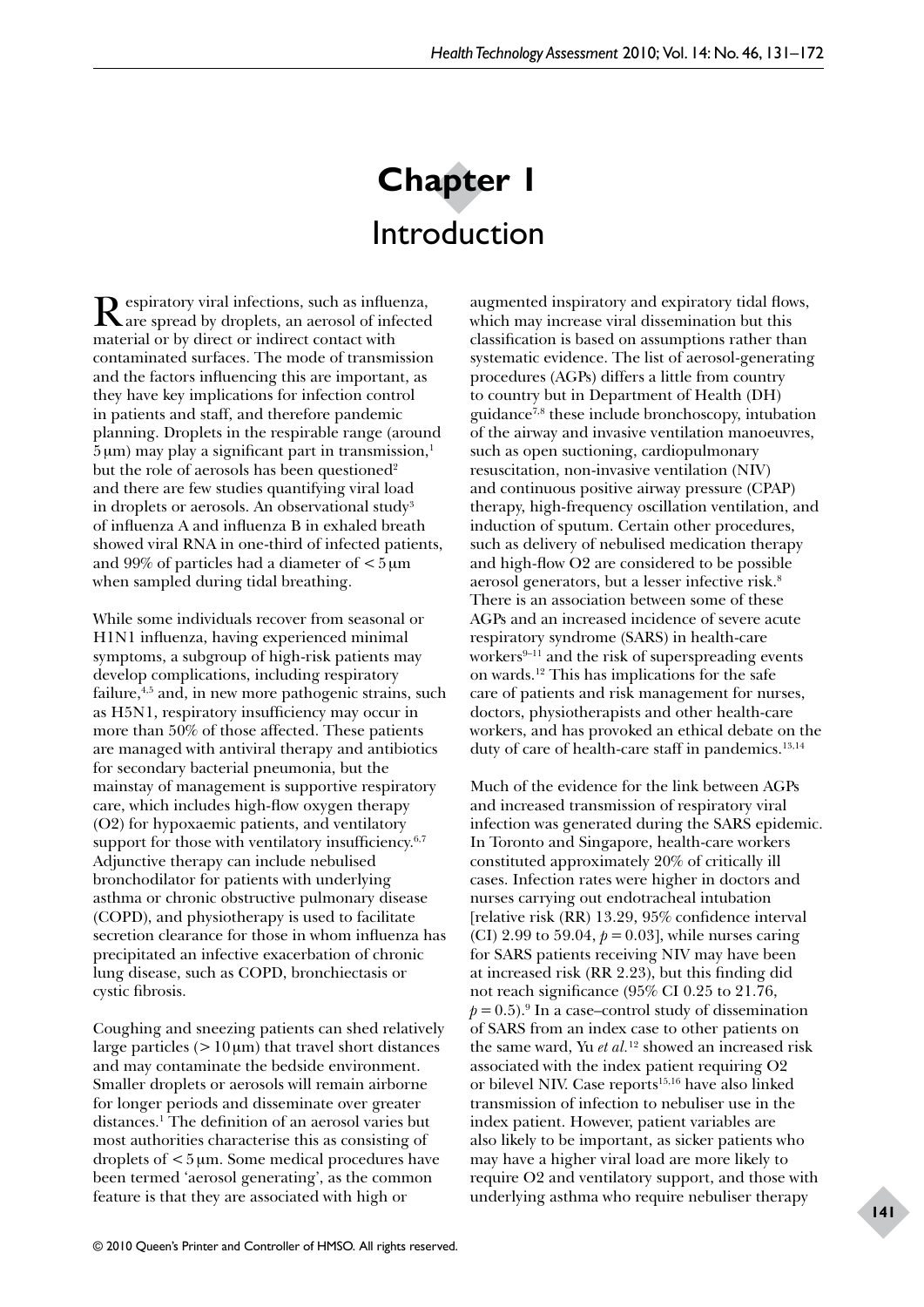may cough more due to airway hyper-reactivity. For these reasons specific infection control precautions have been introduced for unavoidable AGPs and these include use of high-efficiency FFP3 (or N95) masks, eye protection, gowns, aprons and gloves.<sup>8</sup> Guidelines also suggest that AGPs should only be used if necessary, and controversy has arisen over the role of NIV.17,18 Its use is recommended with appropriate precautions in some national guidelines,7 but not in other guidelines, and NIV use is cautioned against by some authorities.<sup>19-21</sup>

Non-invasive ventilation (NIV) and CPAP are unlikely to have a role in acute lung injury caused by influenza or in secondary bacterial pneumonia, or in patients with multisystem failure.<sup>17</sup> However, NIV was used successfully in some SARS cases, $22,23$ and as indicated in DH guidelines, $24$  there is potential for NIV to reduce the need for intubation in influenza pneumonia in those with chronic respiratory disease,<sup>25</sup> to facilitate extubation, and to widen the provision of ventilatory support outside the intensive care unit. It may also be used as a ceiling of ventilatory care in patients with COPD, congestive cardiac failure and other serious comorbidities, and to palliate symptoms in those with end-stage disease in whom ICU admission is not indicated. These indications should be set against the risks of droplet dissemination during the delivery of NIV – yet at present those risks have not been quantified.

It is also important to note that there are problems in interpreting the evidence of transmission of infection during SARS. This is because transmissibility could have been increased by an inadequate use of protective personal equipment (PPE) in early cases; $^{11,26}$  NIV equipment has evolved since 2003–4, and there have been subsequent experimental studies that have investigated air flows around oxygen masks and during NIV.27–30 These studies used human simulator models or normal subjects mimicking respiratory distress. Hui *et al.*28,31 have carried out a series of experimental studies analysing particle spread from NIV and oxygen masks, $32$  using smoke particles as a proxy of droplets in expired air. However, human simulators may not closely reflect the behaviour of sick patients, and smoke particles are considerably smaller  $(< 1 \text{ um})$  than droplets generated by coughing and sneezing (range

 $5$  to  $>10 \mu m$ ). Therefore, the behaviour of smoke particles may not accurately represent droplet dispersion. Other workers have used a Schlieren optical visualisation technique<sup>33</sup> to demonstrate exhaled air flows in normal subjects when coughing with and without masks. These provide useful information on expiratory flow profiles but none of the investigations has been carried out using the range of common clinical interventions defined as AGPs, analysed droplet size or studied patients with respiratory infections.

This background therefore provided the rationale of this study, the aim of which was to investigate droplet dispersion during O2, NIV and nebuliser treatment in patients with coryzal symptoms, patients with an infective exacerbation of chronic lung disease and a control group of normal subjects, to inform safe use. We reasoned that patients with a chronic exacerbation of lung disease or a coryzal infection would generate droplets regardless of the aetiology of the infection, therefore we did not specify that the infection had to be due to H1N1 or any other subtype of influenza A or influenza B. We sought to:

- 1. determine droplet size and concentration
- 2. determine geographical distribution of droplets
- 3. compare and contrast droplets generated during different interventions
- 4. examine whether modifications of treatment delivery affect droplet dissemination
- 5. estimate droplet decay after the intervention had ceased.

Although not classified as an AGP, we added an analysis of droplet counts and dispersion during a standardised session of chest physiotherapy in the chronic respiratory patients. This was because there was a high level of concern by physiotherapists that droplet dissemination would be considerable, thus putting these health-care workers at risk. In addition, in 40 patients admitted to the respiratory wards at the Royal Brompton Hospital NHS Foundation Trust with suspected swine flu in the first and second wave of H1N1 in 2009, all had underlying respiratory disease (predominantly cystic fibrosis and asthma) or neuromuscular disease, and required chest physiotherapy as part of their clinical management.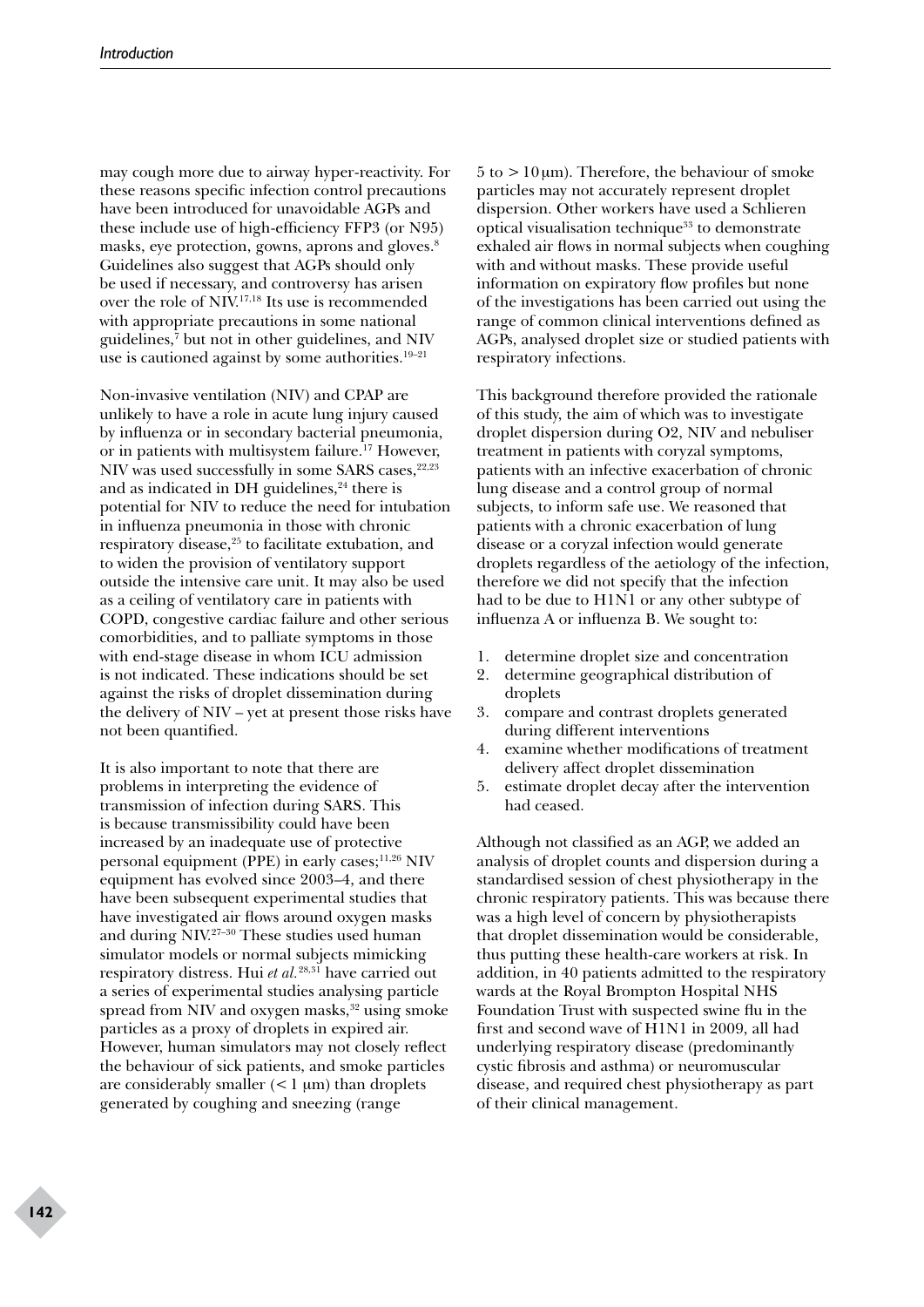# **Chapter 2**  Methods

# **Trial design**

This was an observational trial carried out in a standard single-bedside room on a respiratory ward at the Royal Brompton & Harefield NHS Foundation Trust. The study was approved by Brompton, Harefield and NHLI Research Ethics Committee (ref. no. 09/H0708/58).

# **Normal subjects**

Normal subjects were recruited from a departmental database of normal people aged 18 years and above. Individuals with a current illness or underlying condition were excluded.

# **Coryzal patients**

To fulfil entry criteria these patients were individuals, aged 18 years and above, who were previously well with no underlying health condition but, within the previous 24–48 hours, had developed a pyrexia or history of pyrexia and any two of the following flu-like symptoms: sore throat, muscle aches and pains, cough and/or headache.

# **Patients**

We recruited patients with an acute infective exacerbation of chronic respiratory disease requiring admission to a respiratory ward. Inclusion criteria: aged 18 years and above, clinically confirmed infective exacerbation and with an underlying diagnosis of asthma, cystic fibrosis, COPD, bronchiectasis or chest wall disease for which O2 and/or NIV was clinically indicated. Exclusion criteria: haemodynamic instability, partial pressure of arterial oxygen (PaO<sub>2</sub>)  $< 7.4$  kPa, partial pressure of arterial carbon dioxide  $(\text{PaCO}_2)$  $>$  7.5 kPa, pH  $<$  7.34 on oxygen/NIV therapy, cognitive inability such that patient was unable to understand information sheet or that the patient was unable to breathe spontaneously for more than 4 hours.

# **Droplet visualisation**

Droplets were detected using an optical particle sizer (Aerotrak 8220, TSI Instruments Ltd, High Wycombe, UK), which counts particles in the range 0.3 to  $>10 \mu m$  within ranges of 0.3–0.5, 0.5–1.0, 1.0–3.0, 3.0–5.0, 5.0–10.0 and  $>10.0 \mu$ m, with a counting efficiency of  $50\% \pm 10\%$  at 0.3 µm and 100%±10% at 0.45µm and greater. Particles or droplets are measured in size and concentration per cubic metre by detecting the light scattered from individual droplets as they are drawn through a focused laser beam. The intensity of scattered light is a composite function of the diameter, shape and refractive index of the droplet, as well as the light wavelength and the geometry of the optical detector. A photodetector within the Aerotrak measures the amount of light each droplet scatters and records a count for each size range, for example  $0.3-0.5 \,\mu m$ ,  $5-10 \,\mu m$ , etc. The two Aerotrak devices were calibrated before and after the series of normal subject, coryzal and patient study runs, using polystyrene latex spheres made to particle standards in each size band from 0.3–10µm. The count efficiency of the device for droplets of 0.45 µm and larger was  $100\% \pm 10\%$ , and at  $0.3 \mu m$  it was  $50\% \pm 10\%$ . The baseline zero count assurance test using a HEPA filter was passed at a count of <1 particle per 5 minutes at a 95% confidence level in accordance with ISO (International Organisation for Standardisation) 21501–4. Sampling flow rates of both Aerotrak devices were within 5% of tolerance when calibrated before and after the study runs.

Droplet sampling was carried out over 30 seconds, at 5-minute intervals during baseline periods, and treatment interventions with an Aerotrak detector placed at two sampling points: D1, adjacent (within 20cm) to patient/subject mouth or treatment mask/ interface, and D2, 1.0m from subject/patient at 45 degrees in the lateral plane. The position D2 was chosen to represent a typical location of a health-care worker providing assistance to the patient. Each Aerotrak counter was zeroed using a HEPA filter before each study run. To maintain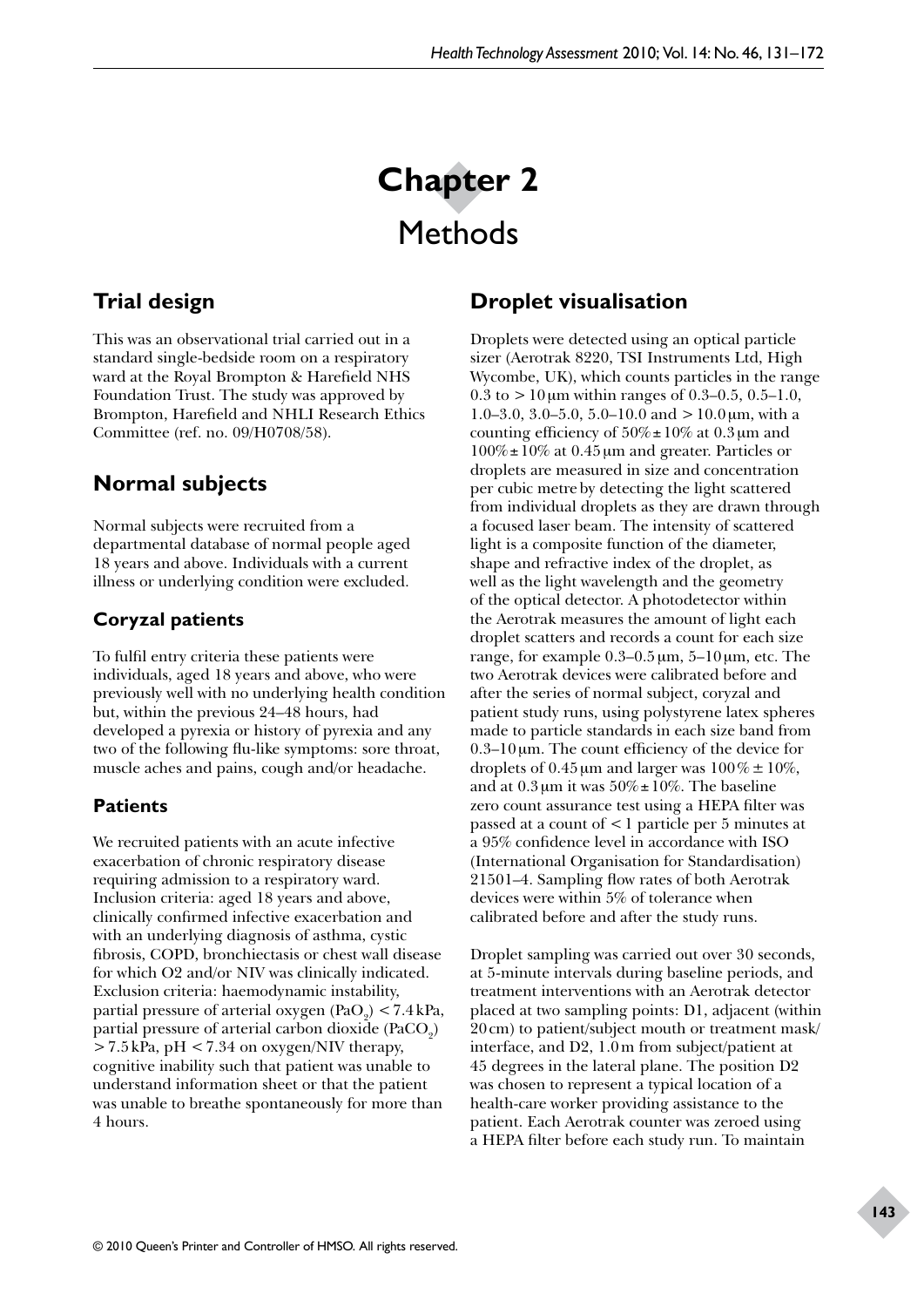accuracy and reproducibility of measurements, the Aerotrak at D1 was placed in a fixed position on a bed table and the Aerotrak at 1.0m was mounted on a tripod, adjusted to a height of approximately 1.52m (5ft) from the floor, which is equivalent to the height of the nose/mouth of an average-sized health-care worker.

# **Equipment**

Non-invasive ventilation (NIV) was provided using a VPAP ST III (ResMed UK Ltd, Abingdon, UK) bilevel positive pressure ventilator set in spontaneous timed mode. NIV was delivered (1) using a vented full-face mask that was sized to subject (ResMed vented hospital-use face mask) or (2) using a modified circuit. The modified circuit consisted of non-vented full-face mask (ResMed non-vented hospital face mask) and a viral/bacterial filter (Intersurgical filter 1944) placed between the mask and an expiratory leak so that exhalate was filtered [modified NIV (mod NIV)]. The ventilator was started once the mask was secured on the face. In the normal subjects and the coryzal group the ventilator settings were: inspiratory positive airway pressure (IPAP)  $20 \text{cm} + \text{H}_2$ O, expiratory positive airway pressure (EPAP)  $5 \text{cm} \text{H}_{2}\text{O}$ , with back-up rate of 15 per minute. In patients the IPAP, EPAP and back-up rate were set at clinically required levels, with oxygen entrained into the NIV circuit as clinically indicated to maintain arterial oxygen saturation of >90%. We used a standard

jet nebuliser with compressor (Actineb, Clement Clark International Ltd, Harlow, UK), which was designed to generate a droplet profile of mass mean diameter  $3.3 \mu m$ , with  $72\%$  droplets  $< 5 \mu m$ , at average flow rate of 7l/minute. In each nebuliser intervention this delivered 4ml of normal saline to the normal subjects, coryzal subjects and the patients.

# **Interventions Normal controls and coryzal patients**

On arrival in the side room, subjects were seated in a semirecumbent position on the bed. The Aerotrak counters were aligned to the subject as described, and baseline readings of droplet counts at the two sampling positions D1 and D2 were obtained over 40 minutes, sampling at 5*-*minute intervals. Subjects were then asked to do a series of spontaneous coughs both without and with a surgical mask. They then received O2 via a 60% Ventimask for 20 minutes, then NIV delivered through the non-vented hospital full-face mask (ResMed) using the modified filtered circuit for 20 minutes, then NIV via standard circuit with a vented mask for 20 minutes, and, finally, 4ml of nebulised normal saline via the mouthpiece. Between interventions there were periods of 40 minutes to allow background droplet counts to fall to baseline levels (*Figure 1*).



*FIGURE 1 Example of coryzal subject experimental run. bc, baseline count; mNIV, modified NIV; neb, nebuliser; ox, oxygen therapy.*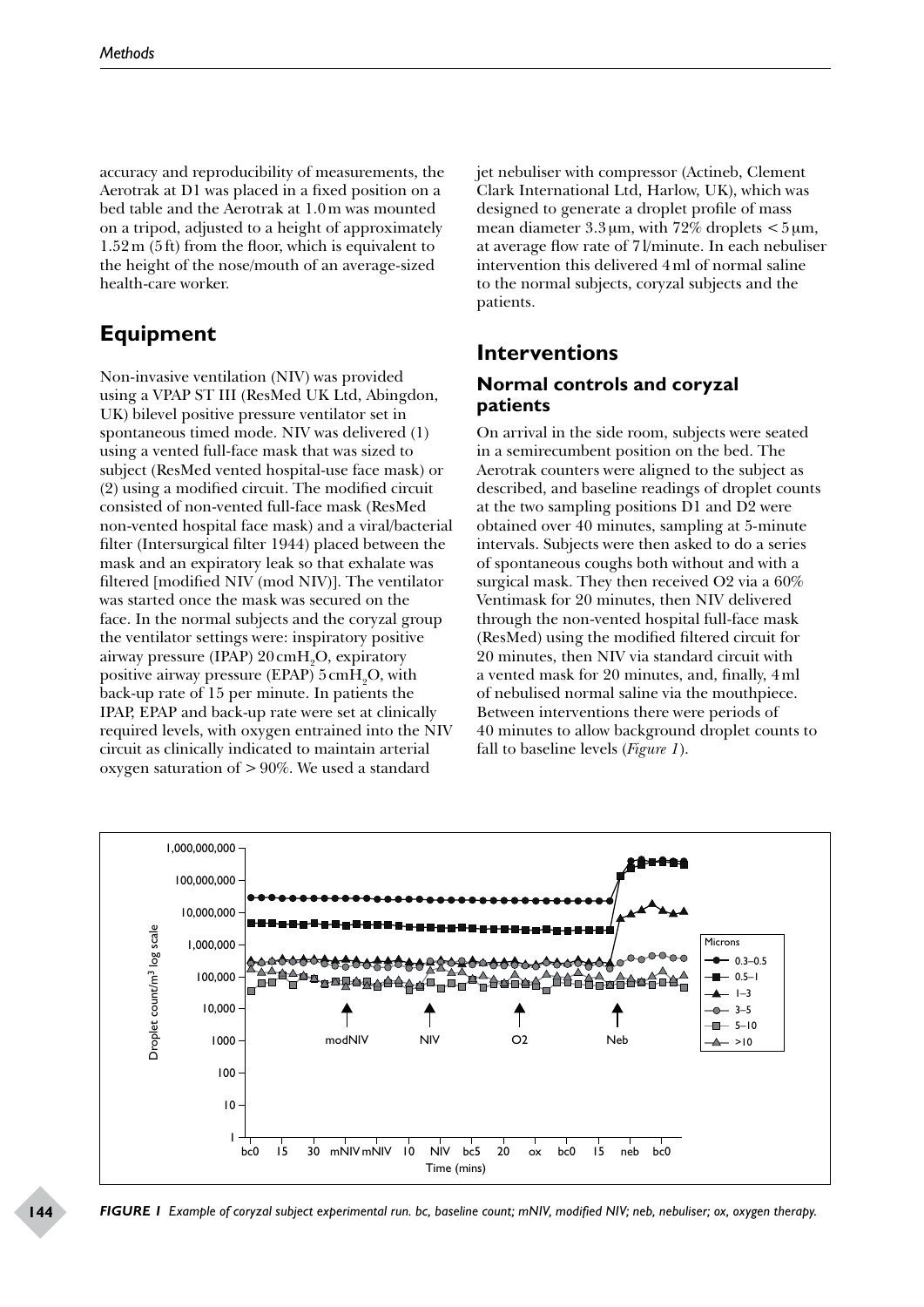# **Patients**

Measurements were carried out as above but with the following differences. All patients had arterial oxygen saturation (SaO<sub>2</sub>), heart rate and transcutaneous  $\text{PCO}_2$  monitored throughout the experimental interventions. After baseline measurements patients received 24% oxygen via Venturi mask for 20 minutes. Those who were using NIV received 20 minutes of ventilatory support at their current clinically indicated IPAP and EPAP settings, with oxygen entrained to maintain saturation to  $> 90\%$ , first with the modified circuit and non-vented mask (2) and secondly with the vented face mask (1). The patients also underwent a standardised session of chest physiotherapy over 10 minutes. This consisted of cycles of deep breathing with percussion or shaking to loosen any secretions, followed by an assisted cough initiated manually, augmented by the physiotherapist performing inward and upwards pressure on the lower thorax to aid expectoration, after which the patient rested and cycles were repeated for 10 minutes. Throughout the study only two physiotherapists performed the physiotherapy in order to standardise the techniques as far as possible. Intervals of 40 minutes between interventions were added as in normal subjects and coryzal patients to re-establish baseline droplet levels (*Figure 2*).

# **Study area/baseline readings**

A standard ward side room, of width and length 3.37×3.37m and height 2.84m, was used for all experiments. There was no external window or external ventilation system. Disturbances in the room were minimised by keeping the door shut throughout and allowing one investigator to be present. The investigator wore a surgical mask throughout, and provided the physiotherapy. The experiments were usually undertaken in two runs, in the morning and afternoon of the same day, each lasting approximately 2.5 hours. This length of time was needed in order to allow 20–40 minutes between consecutive interventions so that baseline droplet counts could be restored. Patients and subjects rested in a position of comfort in the bed throughout the interventions, and the position was not changed between the interventions in order to maintain D1 and D2 distances.

# **Analysis**

There are few previous data on droplets generated by respiratory interventions on which to base the sample size. We reasoned that if infection is predominantly transmitted by coughing and sneezing then an increase in droplet count caused



*FIGURE 2 Example of patient experimental run. bc, baseline count; neb, nebuliser; ox, oxygen therapy.*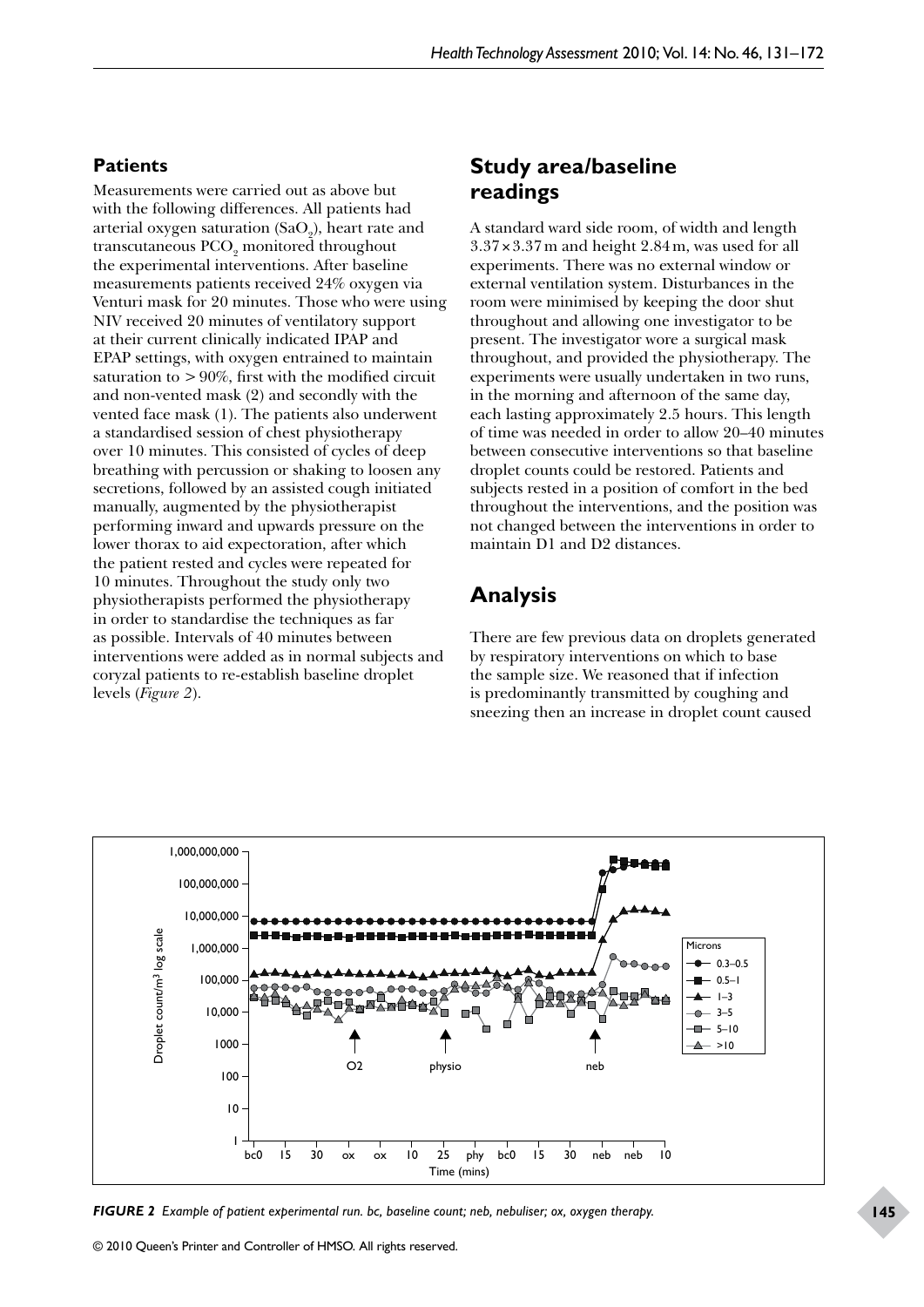by interventions, equivalent to the increase seen from tidal breathing to spontaneous cough, would be clinically meaningful. Pilot studies suggested that a doubling in droplet size would occur in the ranges of  $5-10 \mu m$  and  $>10 \mu m$ , with possibly a greater increase in the aerosol range. A doubling in count of  $5-10 \mu m$  or  $>10 \mu m$  from a mean of 900 in  $5-10$  or  $>10 \mu m$  range to 1800 [standard deviation (SD) 100], with a false-positive rate of 0.05 and 80% power, suggested that very small groups would be needed. We increased the patient group size to account for the possibility that counts and variability might be higher in patients and therefore aimed to study a minimum of 10 normal subjects, 10 with coryzal symptoms and 20 patients.

For each of the five interventions, droplet sampling was carried out on four occasions at 5-minute intervals before treatment, and on four occasions during the intervention, and these values were averaged to give  $N_{\textrm{\tiny pre}}$  and  $N_{\textrm{\tiny post}}.$  As we were interested in the relative change due to the intervention rather than absolute values in each subject, this difference was normalised by the average of the four control samples taken before the intervention to give the normalised difference  $\Delta$  or D ( $N_{\text{post}}$ – $N_{\text{pre}}$ )/ $N_{\text{pre}}$  was calculated. The significance of this normalised difference was calculated using the two-sided Student's *t*-test.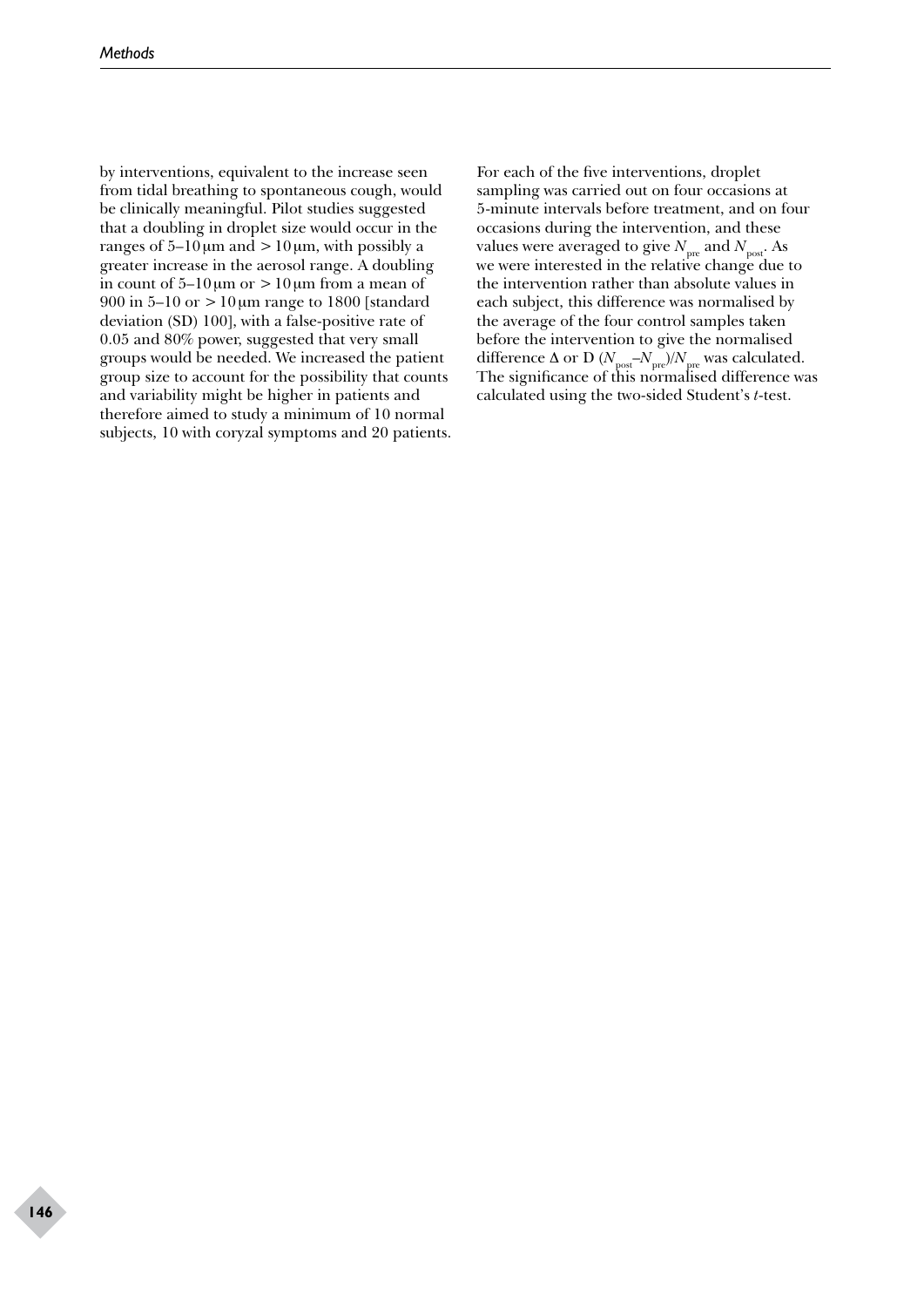# **Chapter 3**  Results

In total, 44 subjects and patients were studied:<br>12 normal controls, 11 with coryzal symptoms 12 normal controls, 11 with coryzal symptoms and 21 patients. Subject and patient characteristics are given in *Tables 1–3*. The patients had a range of chronic lung conditions and all had been admitted because of an acute infective exacerbation. None of the patients or coryzal individuals had an H1N1 infection. All normal subjects and 10 of the coryzal subjects completed the 60% O2, NIV, mod NIV and nebuliser therapy. One coryzal patient completed all interventions except NIV modes, as these provoked claustrophobia. All patients received physiotherapy, but normal subjects or coryzal patients did not; all patients received 24% O2 via Ventimask and nebuliser therapy. Eight patients received NIV and mod NIV, as this was indicated to manage hypercapnic respiratory failure. A total of 19 coryzal subjects and patients therefore underwent the NIV and mod NIV interventions.

# **Physiotherapy**

In the patients there was an increase in  $>10$ -um droplets at D1, but this has fallen at 1m (D2)  $(p < 0.003)$  (*Figure 3*). There was no increase in the other droplet ranges.

# **NIV using vented mask**

The mean difference increased in the coryzal and patient group in the  $>10$ -µm range at D1, but not in the normal controls, and this count was elevated at D2 in  $3-5 \mu m$ ,  $5-10 \mu m$  and  $>10$ - $\mu m$  ranges at D2 in the coryzal subjects.

# **Modified NIV**

Using the circuit modification the mean difference was not significantly different from baseline values

*TABLE 1 Normal subjects: age and trial interventions*

| Normal<br>subject no. | Age<br>(years) | <b>Trial interventions</b> |
|-----------------------|----------------|----------------------------|
| ı                     | 38             | O2, NIV, mod NIV, Neb      |
| 2                     | 35             | O2, NIV, mod NIV, Neb      |
| 3                     | 52             | O2, NIV, mod NIV, Neb      |
| 4                     | 24             | O2, NIV, mod NIV, Neb      |
| 5                     | 32             | O2, NIV, mod NIV, Neb      |
| 6                     | 52             | O2, NIV, mod NIV, Neb      |
| 7                     | 32             | O2, NIV, mod NIV, Neb      |
| 8                     | 28             | O2, NIV, mod NIV, Neb      |
| 9                     | 25             | O2, NIV, mod NIV, Neb      |
| 10                    | 24             | O2, NIV, mod NIV, Neb      |
| п                     | 28             | O2, NIV, mod NIV, Neb      |
| 12                    | 34             | O2, NIV, mod NIV, Neb      |
| Mean (SD)             | 33.7 (9.6)     |                            |

mod NIV, modified non-invasive ventilation circuit; Neb, nebulised saline; NIV, non-invasive ventilation; O2, oxygen therapy 60%; SD, standard deviation.

|  |  |  |  |  | TABLE 2 Coryzal group: age and interventions |
|--|--|--|--|--|----------------------------------------------|
|--|--|--|--|--|----------------------------------------------|

| Coryzal<br>patient no. | Age<br>(years) | <b>Trial interventions</b> |
|------------------------|----------------|----------------------------|
|                        | 30             | $O2$ , Neb <sup>a</sup>    |
| 2                      | 24             | O2. NIV. mod NIV. Neb      |
| 3                      | 32             | O2, NIV, mod NIV, Neb      |
| 4                      | 45             | O2, NIV, mod NIV, Neb      |
| 5                      | 28             | O2, NIV, mod NIV, Neb      |
| 6                      | 37             | O2, NIV, mod NIV, Neb      |
| 7                      | 25             | O2, NIV, mod NIV, Neb      |
| 8                      | 38             | O2, NIV, mod NIV, Neb      |
| 9                      | 24             | O2, NIV, mod NIV, Neb      |
| 10                     | 28             | O2, NIV, mod NIV, Neb      |
| п                      | 30             | O2, NIV, mod NIV, Neb      |
| Mean (SD)              | 31 (6.6)       |                            |

mod NIV, modified NIV circuit; Neb, nebulised saline; NIV, non-invasive ventilation; O2, oxygen therapy 60%; SD, standard deviation.

a Coryzal patient no. 1 did not complete NIV and mod NIV interventions due to claustrophobia.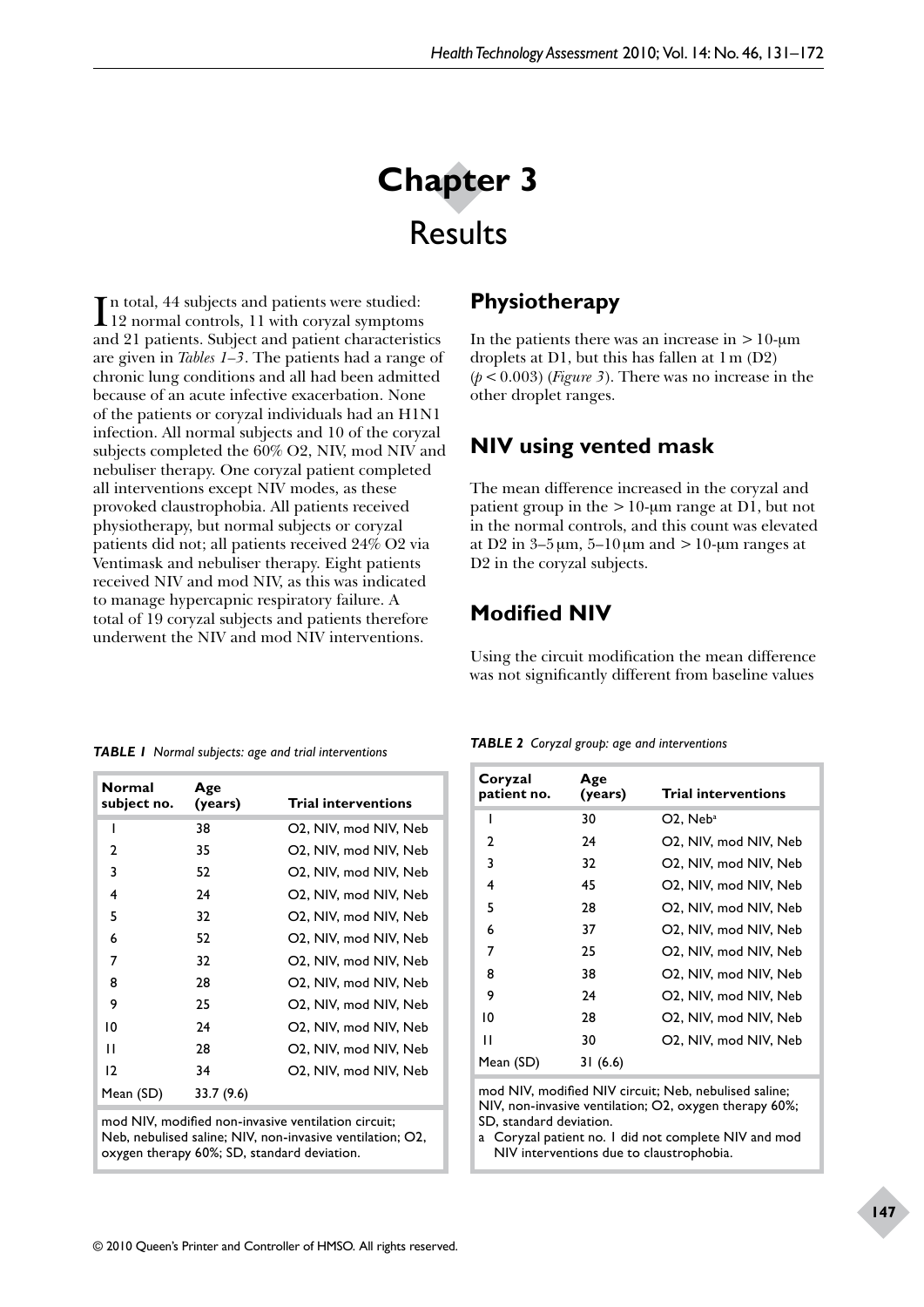| <b>Patient</b>  | Age<br>(years) | <b>Diagnosis</b>                    | <b>Indication for</b><br>admission | <b>Study interventions</b>    |
|-----------------|----------------|-------------------------------------|------------------------------------|-------------------------------|
|                 | 74             | <b>Bronchiectasis</b>               | Infective exacerbation             | O2, NIV, mod NIV, Neb, Physio |
| 2               | 55             | <b>COPD</b>                         | Infective exacerbation             | O2, NIV, mod NIV, Neb, Physio |
| 3               | 37             | Cystic fibrosis                     | Infective exacerbation             | O2, Physio, Neb               |
| 4               | 34             | Cystic fibrosis                     | Infective exacerbation             | O2, Physio, Neb               |
| 5               | 18             | <b>Bronchiectasis</b>               | Infective exacerbation             | O2, Physio, Neb               |
| 6               | 27             | Cystic fibrosis                     | Infective exacerbation             | O2, Physio, Neb               |
| 7               | 29             | Cystic fibrosis                     | Infective exacerbation             | O2, Physio, Neb               |
| 8               | 58             | <b>Bronchiectasis</b>               | Infective exacerbation             | O2, Physio, Neb               |
| 9               | 62             | <b>Bronchiectasis</b>               | Infective exacerbation             | O2, Physio, Neb               |
| 10              | 20             | Cystic fibrosis                     | Infective exacerbation             | O2, Physio, Neb               |
| Ш               | 25             | Cystic fibrosis                     | Infective exacerbation             | O2, Physio, Neb               |
| 12              | 64             | Obesity hypoventilation<br>syndrome | Chest infection                    | O2, NIV, mod NIV, Neb, Physio |
| $\overline{13}$ | 48             | Bronchopulmonary aspergillosis      | Infective exacerbation             | O2, NIV, mod NIV, Neb, Physio |
| 4               | 39             | <b>Scoliosis</b>                    | Chest infection                    | O2, NIV, mod NIV, Neb, Physio |
| 15              | 80             | <b>COPD</b>                         | Infective exacerbation             | O2, NIV, mod NIV, Neb, Physio |
| 16              | 59             | Asthma                              | Infective exacerbation             | O2, NIV, mod NIV, Neb, Physio |
| 17              | 58             | <b>Bronchiectasis</b>               | Infective exacerbation             | O2, NIV, mod NIV, Neb, Physio |
| 18              | 24             | Cystic fibrosis                     | Infective exacerbation             | O2, NIV, mod NIV, Neb, Physio |
| 9               | 44             | Cystic fibrosis                     | Infective exacerbation             | O2, Physio, Neb               |
| 20              | 27             | Cystic fibrosis                     | Infective exacerbation             | O2, Physio, Neb               |
| 21              | 8              | Cystic fibrosis                     | Infective exacerbation             | O2, Physio, Neb               |
| Mean (SD)       | 42.8 (19.1)    |                                     |                                    |                               |

*TABLE 3 Patient age, diagnosis and interventions*

COPD, chronic obstructive pulmonary disease; mod NIV, modified NIV circuit; Neb, nebulised saline; NIV, non-invasive ventilation; O2, oxygen therapy 24%; Physio, chest physiotherapy; SD, standard deviation.

on NIV in any group at D1 or D2, indicating that droplet count was significantly reduced compared with standard NIV with vented mask (*Figure 4*).

# **Oxygen therapy**

In normal controls, the coryzal group and in patients no significant increase in droplets in aerosol or large droplet range was seen either at D1 or D2 (*Figure 5*).

# **Nebuliser therapy**

In all groups there was a significant increase across all droplet size ranges on therapy at D1 and D2 in normal subjects. In coryzal subjects and patients there were increases in the 0.3–0.5, 0.5–1, 1–3 and 3.5-µm aerosol ranges both at D1 and D2, but no significant mean difference in the larger droplet ranges of 5–10 and >10µm (*Figure 6*).

Mean differences and *p*-values for all interventions in each group are given in *Table 4*.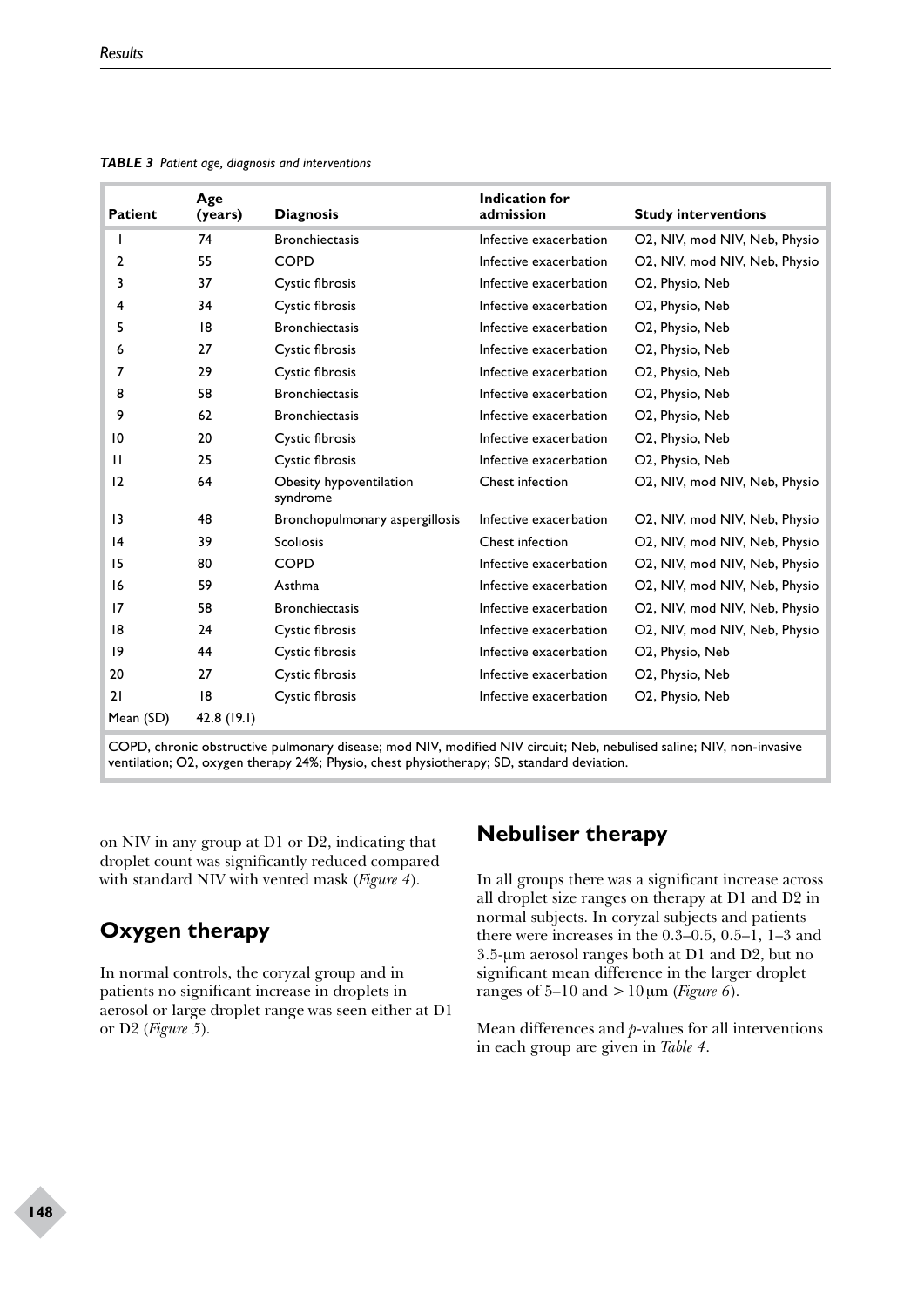

*FIGURE 3 Physiotherapy results: droplet size >10µm at D1 and D2 in patients.*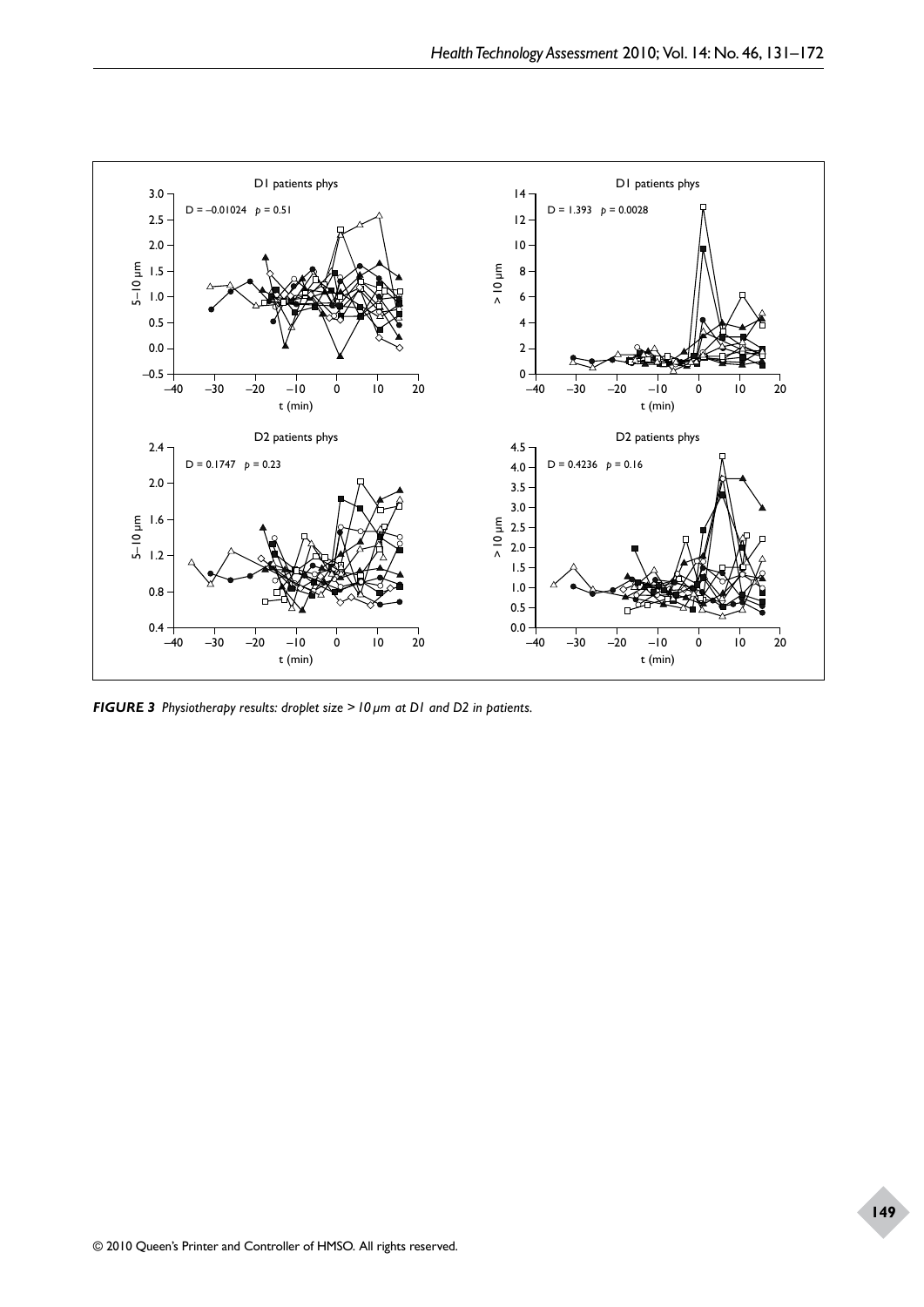

*FIGURE 4 Non-invasive ventilation circuit (NIV) (top row) and modified NIV results (bottom row) in patients at D1 in ranges 5–10µm and >10µm.*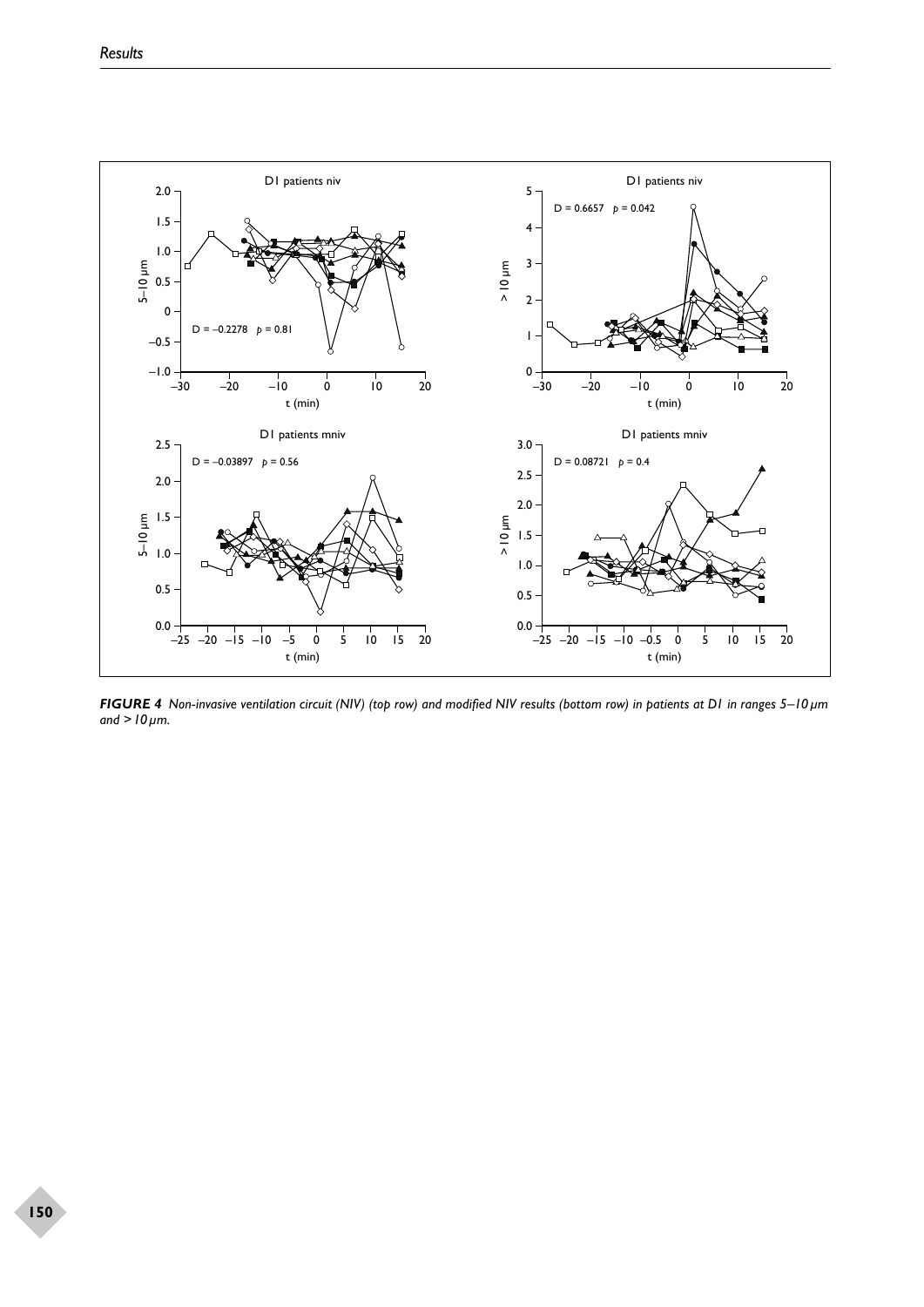

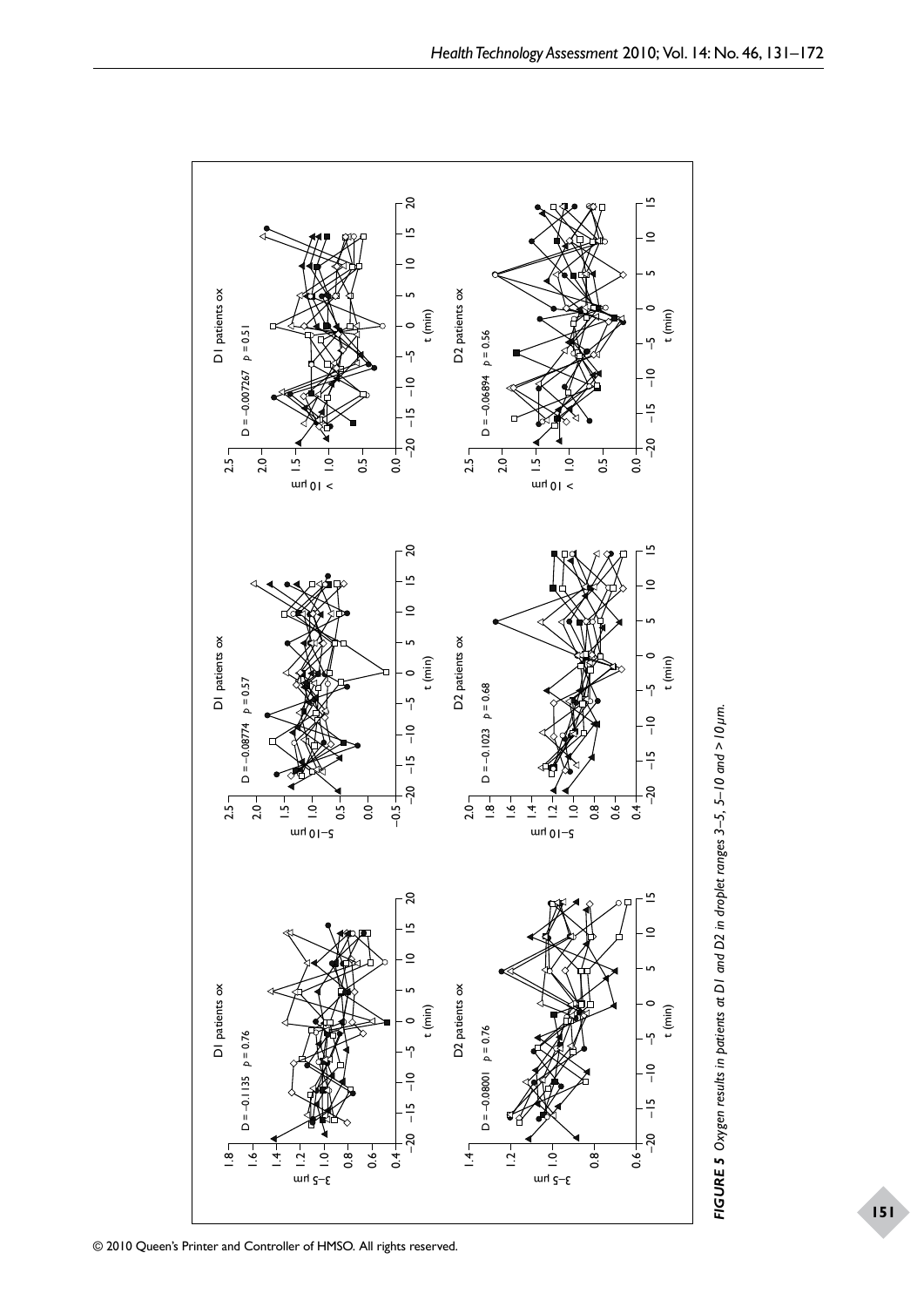

FIGURE 6 Nebuliser results in patients at DI and D2 in droplet ranges 0.3-0.5 to 1-3 um. *FIGURE 6 Nebuliser results in patients at D1 and D2 in droplet ranges 0.3–0.5 to 1–3µm.*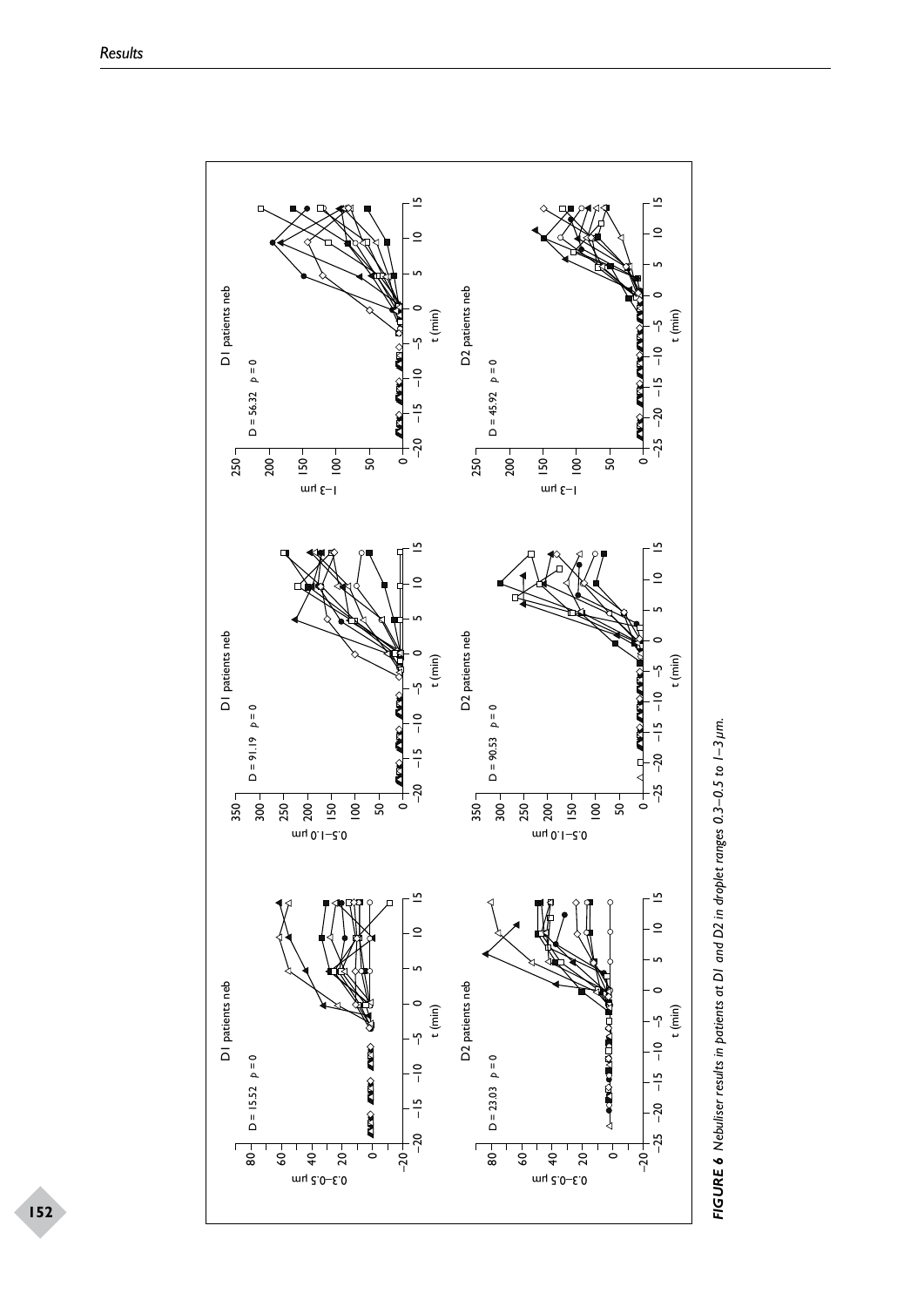|  | $\begin{array}{r} -0.078 \\ 0.703 \\ 0.013 \end{array}$<br>$-0.073$<br>$-0.003$<br>0.502<br>$-0.114$<br>0.748<br>$-0.108$<br>$0.463$<br>-0.147<br>0.653<br>0.143<br>0.231<br>0.175<br>0.143<br>0.861<br>0.750 | $0.096$<br>$0.863$<br>$0.021$<br>$0.400$<br>$-0.043$<br>$0.639$<br>$\begin{array}{r} -0.054 \\ 0.703 \\ 0.027 \\ 0.393 \\ -0.011 \\ 0.539 \end{array}$<br>$-0.041$<br>0.572<br>$-0.023$<br>0.577<br>0.075<br>0.773<br>$\begin{array}{r} -0.083 \\ 0.942 \\ -0.009 \\ 0.636 \\ -0.009 \end{array}$<br>$\begin{array}{r} -0.103 \\ 0.992 \\ 0.004 \\ 0.412 \\ -0.068 \\ 0.912 \end{array}$<br>$-0.073$<br>0.963<br>0.005<br>0.437<br>0.774<br>0.913 | $-0.097$<br>$-0.099$<br>$-0.003$<br>$-0.038$<br>$-0.038$<br>$-0.038$<br>$-0.071$<br>$-0.020$<br>$-0.024$<br>$-0.024$<br>$\begin{array}{r} -0.063 \\ 0.961 \\ -0.003 \\ 0.578 \\ -0.047 \end{array}$<br>0.955 | △<br>$\Omega$<br>ہ ہ<br>≏<br>$\Omega$<br>≏<br>ہ ہ<br>ء ہ<br>≏<br>$\Delta$<br>$\Delta$<br>$\Delta$<br>$\Delta$<br>$\Delta$<br>$\overline{\phantom{a}}$<br>Mod NIV | 0.028<br>$-0.057$<br>$-0.065$<br>$-0.062$<br>0.148<br>$-0.108$ |  |  | 0.449<br>$-0.013$<br>0.544<br>0.873<br>0.027<br>0.938<br>0.968<br>-0.002<br>0.379<br>$0.636$<br>$-0.228$ | 0.165<br>0.067<br>0.666 | 0.298<br>$0.470 - 0.045$<br>0.042<br>0.806 | $0.243$<br>$0.422$<br>$0.018$<br>0.308<br>0.233<br>0.047<br>0.036<br>$-0.002$<br>0.298<br>$-0.055$<br>0.909<br>0.807<br>$-0.060$ | 0.238<br>0.908<br>0.044<br>0.552 |  | $-0.089$<br>$-0.086$ | $-0.125$<br>0.734<br>-0.005<br>$-0.114$<br>0.836<br>$-0.014$<br>0.545<br>0.545<br>$0.963$<br>-0.003<br>$-0.081$<br>0.970<br>$-0.017$<br>0.687<br>0.037<br>0.815<br>$\begin{array}{r} -0.073 \\ 0.975 \\ -0.018 \\ 0.776 \\ -0.016 \\ 0.016 \end{array}$<br>0.588<br>$-0.084$<br>0.690 | 0.087<br>$-0.039$ | 0.521<br>-0.092<br>0.402<br>0.151 | $0.513$<br>$-0.153$<br>$0.745$<br>0.558<br>-0.208<br>0.770 | 0.813<br>0.857<br>0.240 |  | $-0.077$<br>$-0.062$<br>$-0.050$<br>0.947<br>-0.011<br>$-0.013$ | 0.519 | $0.713$<br>-0.102<br>$0.847$<br>$-0.051$<br>$-0.057$<br>$0.902$<br>$-0.027$<br>$-0.007$<br>$-0.234$<br>0.576<br>-0.068 | 0.685<br>0.004<br>$-0.049$<br>0.709<br>$-0.090$<br>0.764<br>0.764<br>0.736<br>-0.032<br>0.789<br>$0.728$<br>-0.037<br>0.507<br>0.565 | $-0.045$<br>$-0.012$ | 0.489<br>0.503<br>0.699<br>0.846<br>0.905<br>0.511<br>0.732 |
|--|---------------------------------------------------------------------------------------------------------------------------------------------------------------------------------------------------------------|---------------------------------------------------------------------------------------------------------------------------------------------------------------------------------------------------------------------------------------------------------------------------------------------------------------------------------------------------------------------------------------------------------------------------------------------------|--------------------------------------------------------------------------------------------------------------------------------------------------------------------------------------------------------------|------------------------------------------------------------------------------------------------------------------------------------------------------------------|----------------------------------------------------------------|--|--|----------------------------------------------------------------------------------------------------------|-------------------------|--------------------------------------------|----------------------------------------------------------------------------------------------------------------------------------|----------------------------------|--|----------------------|---------------------------------------------------------------------------------------------------------------------------------------------------------------------------------------------------------------------------------------------------------------------------------------|-------------------|-----------------------------------|------------------------------------------------------------|-------------------------|--|-----------------------------------------------------------------|-------|------------------------------------------------------------------------------------------------------------------------|--------------------------------------------------------------------------------------------------------------------------------------|----------------------|-------------------------------------------------------------|
|--|---------------------------------------------------------------------------------------------------------------------------------------------------------------------------------------------------------------|---------------------------------------------------------------------------------------------------------------------------------------------------------------------------------------------------------------------------------------------------------------------------------------------------------------------------------------------------------------------------------------------------------------------------------------------------|--------------------------------------------------------------------------------------------------------------------------------------------------------------------------------------------------------------|------------------------------------------------------------------------------------------------------------------------------------------------------------------|----------------------------------------------------------------|--|--|----------------------------------------------------------------------------------------------------------|-------------------------|--------------------------------------------|----------------------------------------------------------------------------------------------------------------------------------|----------------------------------|--|----------------------|---------------------------------------------------------------------------------------------------------------------------------------------------------------------------------------------------------------------------------------------------------------------------------------|-------------------|-----------------------------------|------------------------------------------------------------|-------------------------|--|-----------------------------------------------------------------|-------|------------------------------------------------------------------------------------------------------------------------|--------------------------------------------------------------------------------------------------------------------------------------|----------------------|-------------------------------------------------------------|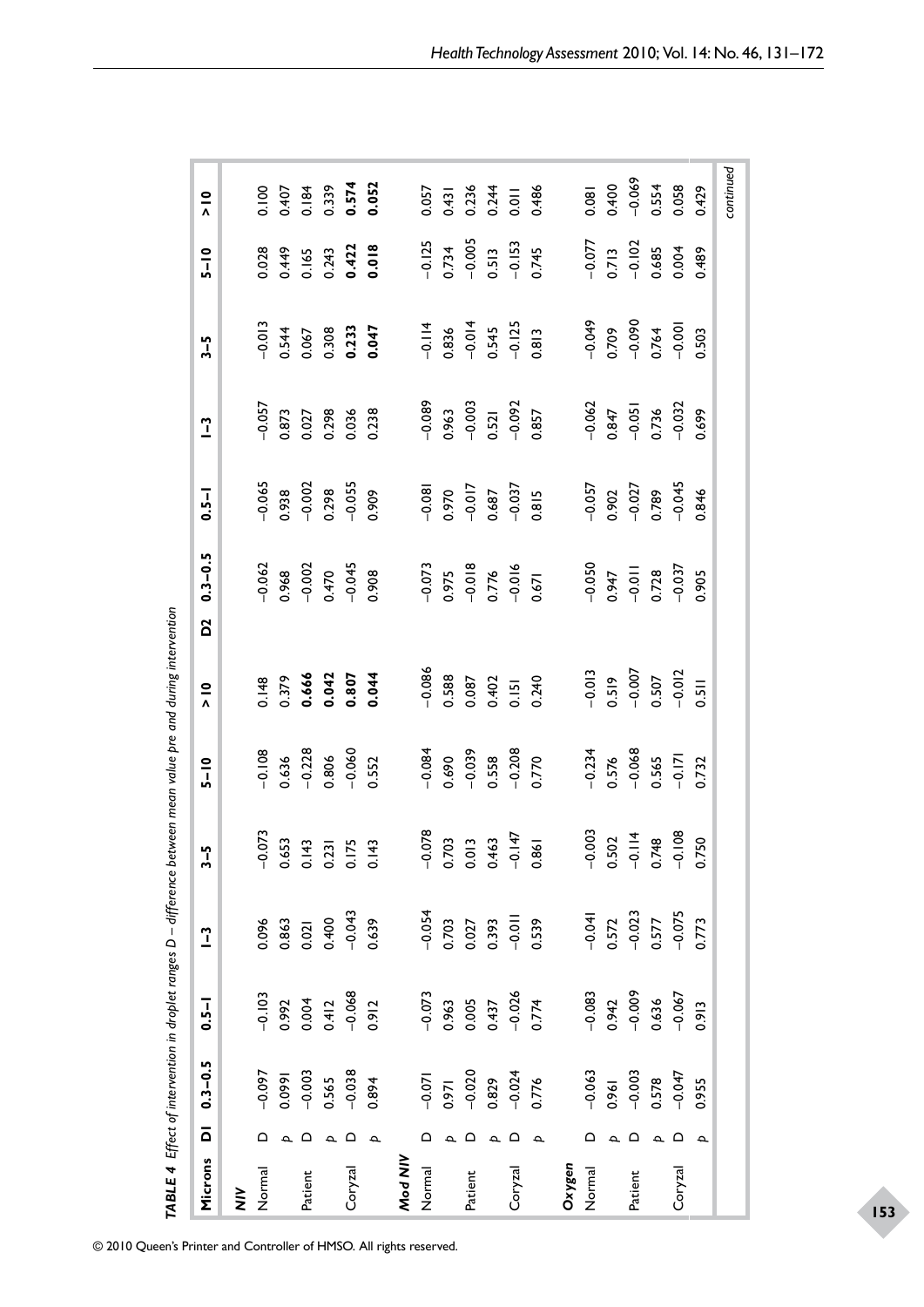|                   |                | Microns $DI$ 0.3-0.5                        | $-1 - 0$                                      | $\frac{1}{2}$ | $3 - 5$                                                    | $5 - 10$                      | $\frac{1}{2}$                                                                                        | $D2 \t 0.3-0.5$                                  | $0.5 - 1$                                         | $\frac{1}{1}$                                                  | $3-5$                                        | $5 - 10$                                  | $\frac{1}{2}$                             |
|-------------------|----------------|---------------------------------------------|-----------------------------------------------|---------------|------------------------------------------------------------|-------------------------------|------------------------------------------------------------------------------------------------------|--------------------------------------------------|---------------------------------------------------|----------------------------------------------------------------|----------------------------------------------|-------------------------------------------|-------------------------------------------|
| Patient<br>Physio | $\overline{a}$ | $-0.005$                                    | 0.057                                         | 0.123         |                                                            |                               |                                                                                                      |                                                  |                                                   |                                                                |                                              |                                           |                                           |
|                   |                | 0.610                                       | 0.118                                         | 0.164         | 0.128<br>0.260                                             | $-0.010$<br>0.511             | <b>1.393</b><br>0.003                                                                                | $-0.011$<br>0.702                                | 0.024                                             | 0.070                                                          | 0.134                                        | 0.175<br>0.228                            | 0.424<br>0.158                            |
| Nebuliser         |                |                                             |                                               |               |                                                            |                               |                                                                                                      |                                                  |                                                   |                                                                |                                              |                                           |                                           |
| Normal            | $\circ$        | 15.660                                      | 109.480                                       | 71.681        |                                                            | 404.932                       |                                                                                                      |                                                  |                                                   |                                                                |                                              |                                           |                                           |
|                   |                | 0.0001                                      | 0.0001                                        | 0.0001        |                                                            | 0.0001                        |                                                                                                      |                                                  |                                                   |                                                                |                                              |                                           |                                           |
| Patient           |                | 15.516                                      | 91.193                                        | 56.320        | $27.054$<br>$< 0.0001$<br>$3.967$<br>$< 0.0001$<br>$1.871$ |                               | 2.270<br>$\begin{array}{c} 2.270 \\ 0.0001 \\ 0.253 \\ 0.349 \\ 0.349 \\ 0.192 \\ 0.192 \end{array}$ | 25.878<br><0.000 <br>23.080<br><0.000 <br>!7.994 | 87.932<br><0.0001<br>90.576<br><0.0001<br><0.0001 | $46.887$<br>$< 0.00001$<br>$45.920$<br>$< 0.0001$<br>$> 0.454$ | 549<br><0.000 <br>  642<br>  0.000 <br>  144 | 0.232<br>0.120<br>0.149<br>0.234<br>0.097 | 0.207<br>0.270<br>0.309<br>0.384<br>0.133 |
|                   |                | 0.0000                                      | 0.0001                                        | 0.0001        |                                                            | $0.426$<br>$0.197$<br>$0.229$ |                                                                                                      |                                                  |                                                   |                                                                |                                              |                                           |                                           |
| Coryzal           |                | 11.204                                      | 64.822                                        | 38.341        |                                                            |                               |                                                                                                      |                                                  |                                                   |                                                                |                                              |                                           |                                           |
|                   |                | 0.0001                                      | 000.001                                       | 00000000      | 0.0001                                                     |                               |                                                                                                      | 0.0001                                           | 0.0001                                            | 0.0001                                                         | 0.0001                                       |                                           |                                           |
|                   |                | DI, distance I; D2, distance 2; p, p-value. | p-values < 0.05 are highlighted in bold text. |               |                                                            |                               |                                                                                                      |                                                  |                                                   |                                                                |                                              |                                           |                                           |

| .<br>.<br>.         |
|---------------------|
|                     |
|                     |
|                     |
|                     |
|                     |
|                     |
|                     |
|                     |
|                     |
|                     |
|                     |
|                     |
|                     |
|                     |
|                     |
|                     |
|                     |
| I                   |
| J                   |
|                     |
|                     |
|                     |
|                     |
|                     |
|                     |
|                     |
|                     |
|                     |
|                     |
|                     |
|                     |
|                     |
|                     |
|                     |
|                     |
|                     |
|                     |
| ì<br>׃              |
| ı                   |
| l<br>.              |
| I                   |
| ı                   |
| <b>TARIE</b><br>֚֚֚ |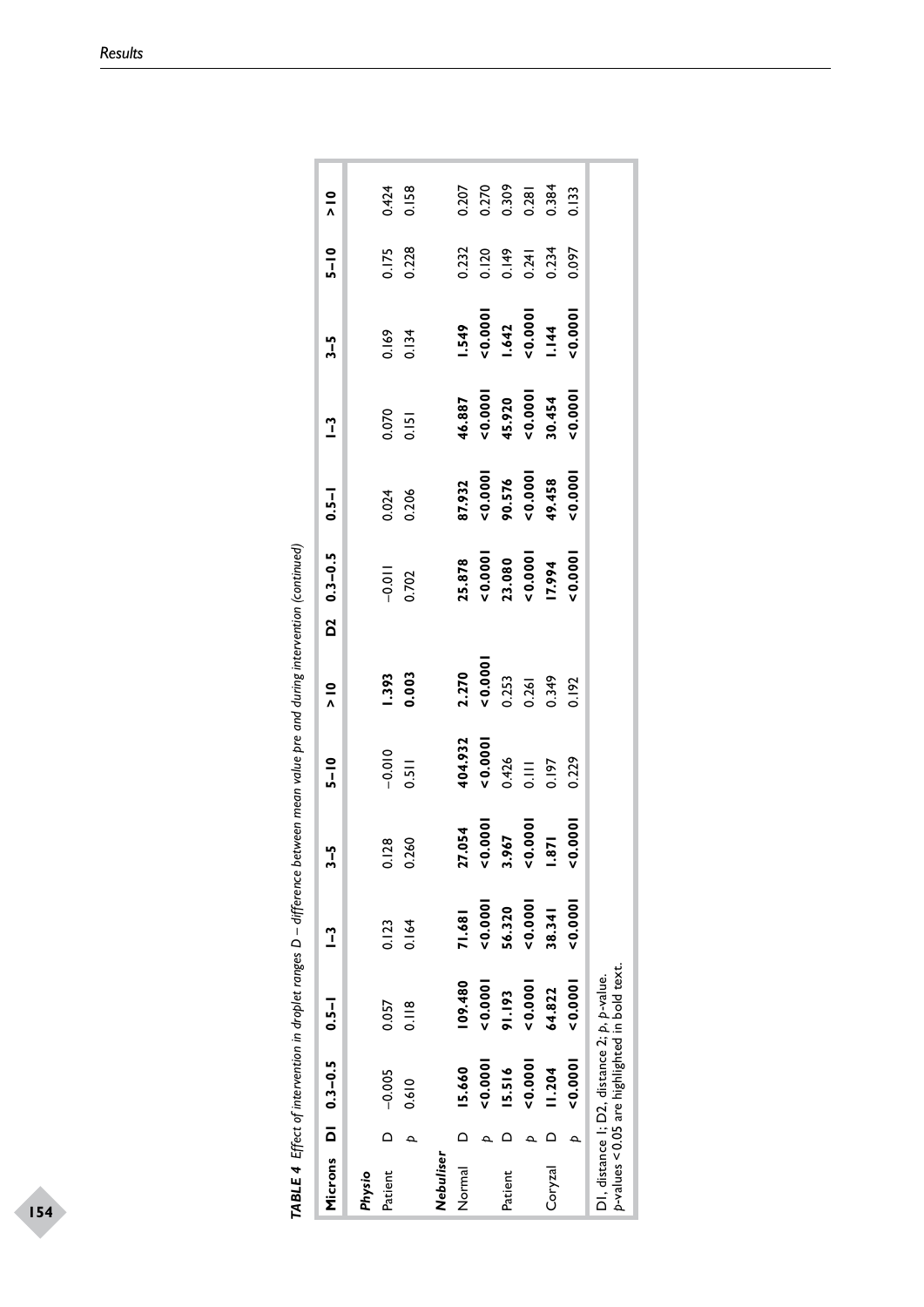# **Chapter 4 Discussion**

The results suggest that NIV using a vented<br>
mask in patients with an acute exacerbation of chronic lung disease disseminates large droplets locally. However, at a distance of 1m the count has fallen significantly. There was no evidence of the generation of small droplets, i.e. an aerosol. Coryzal subjects also produced large droplets that spread for at least 1m, which indicates that those with rhinorrhoea/upper airway inflammation also generate droplets. This group might be more representative of patients with an early progressive viral infection who are unlikely to produce large volumes of infected sputum when compared with those with cystic fibrosis or bronchiectasis. However, we did not see a difference in counts in those with markedly productive coughs compared with those with minimal sputum production (asthma, obesity hypoventilation) on the day of study. The large droplet count proximal to the mask was significantly reduced in both the patients and coryzal group in the NIV circuit with exhalation port filter, indicating that this modification minimises large droplet dissemination. These filters do not appear to increase the work of breathing if changed regularly. The finding that bilevel NIV with a vented mask disseminates large droplets is in keeping with the superspreading episodes seen in the SARS outbreak, where NIV use was found to be a risk factor on multiple logistic regression analysis.12

Physiotherapy has not previously been included in the list of interventions in which PPE and FFP3 masks are indicated. Indeed the results show that it is not an AGP but, perhaps not surprisingly, given that the point of chest physiotherapy is to clear secretions, there was a significant increase in large droplets. As expected, these levels have dropped by D2 but the findings indicate that use of full PPE may be prudent for physiotherapists and respiratory therapists carrying out these procedures in patients with chronic respiratory disease in whom the H1N1 virus has generated an infective exacerbation or secondary bacterial pneumonia.

Oxygen therapy was not associated with an increase in droplets in any group, in any aerosol or droplet range. While it may be possible that 24% O2 might be an insufficient flow rate to shear droplets from

the upper airway or disseminate those generated by spontaneous coughing or sneezing, we did not see an increase in droplet count in coryzal subjects who used  $60\%$  O2 – a flow rate more typical of that required by patients with acute lung injury due to viral pneumonia. These results should be contrasted with those from Yu *et al.*, 12 who showed O2 was a significant risk factor for superspreading events. However, their results were based on correlation rather than direct measurement of droplet densities and may be affected by the fact that sicker patients with higher viral loads are more likely to require O2 than those with milder disease who do not.

The association of spread of SARS with nebuliser use is controversial. Although there are case reports,15,16 in this study it is not possible to separate out droplets generated by the nebuliser itself from those generated by the patient. In addition, in clinical practice, patients being treated with nebulised bronchodilator are likely to have air flow obstruction due to asthma or COPD and are therefore more likely to be coughing and wheezing spontaneously. It is plausible that the flow from the nebuliser (either powered by a compressor or oxygen) would disseminate spontaneously generated droplets further. It is notable that the nebuliser was the only intervention that produced in droplets in the aerosol range  $(<5 \,\mu m)$ . This is entirely in line with the droplet range designed to be generated by this device, and means that this intervention also acts as a quality control confirming that the Aerotrak counters were fully able to detect particles in this range in clinical circumstances. However, in both the coryzal group and the patients we did not detect droplets in the 5- to 10-µm and  $>10$ -µm ranges as occurred during NIV and physiotherapy. This indicates that the vast majority of droplets are likely to be nebulised saline as opposed to patient droplet secretions.

# **Limitations**

We have used droplets as a proxy for viral dissemination, so we do not know whether an increase in droplet count confers an increased risk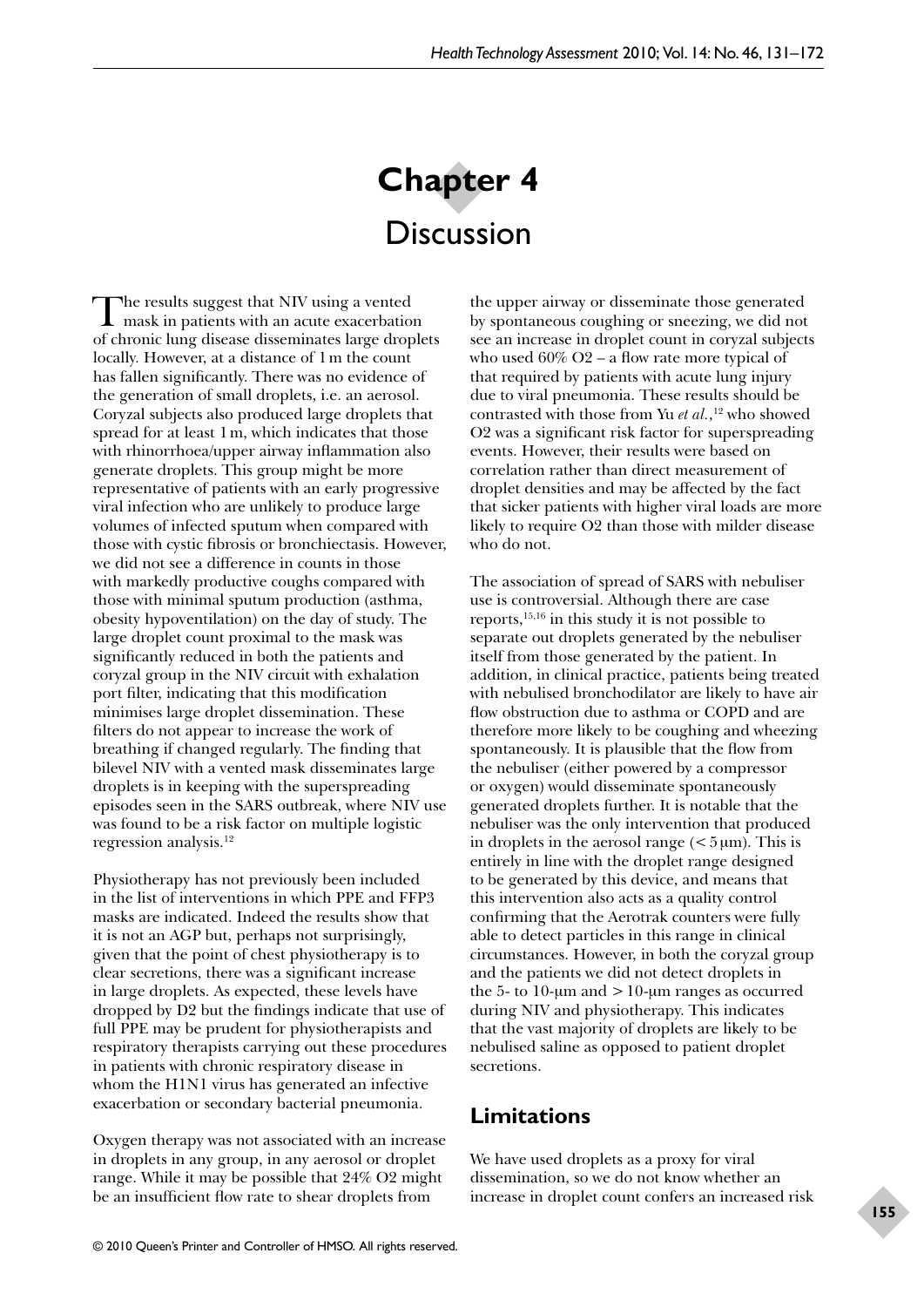of infection for an exposed individual, although we believe this to be biologically plausible. This inference can be confirmed only in viral sampling studies in individuals with influenza, SARS, tuberculosis or other airborne pathogens. This further work would be valuable.

Furthermore, the patients had infective exacerbations of chronic lung disease and the pathology of this is completely different to the acute lung injury that is seen in young patients with normal lungs that are infected with H1N1 or H5N1 influenza. NIV is not indicated in patients with rapidly progressive acute lung injury, although in those with milder disease, and if used earlier in the course of the illness, it might have a role. Emerging evidence suggests that selected cases of H1N1 pneumonia worldwide were treated with NIV with variable results.34,35 We believe, however, that the group with chronic lung disease and infectious exacerbations is the most likely to benefit from NIV, and the coryzal group used in this study may reflect airway secretion levels in viral pneumonia patients more closely. However, coryzal patients are clearly less unwell, less dyspnoeic and their lung compliance is likely to be near normal. This is relevant as decreased lung compliance enhanced the dispersion of smoke particles in the human simulator model.<sup>36</sup>

We sampled droplets at two points – proximal to the subject's nose/mouth/mask and at a 1-m distance. As Hui *et al.*31 have shown in smoke particle experiments, flow from mask vents and leaks creates a high to low density vortex, and it is possible that we missed important sampling areas. In order to minimise this risk we used the information gained from those studies to site D1, the point of maximum density demonstrated by Hui *et al.*, 31 and placed D2 counter at 1m, as DH guidelines suggest that health-care workers beyond this distance may use surgical masks as risk of transmission lower. Additionally, we placed D2 at a height of approx 1.52m (5ft) equivalent to the nose level of average health-care worker standing 1m from the patient.

The experiments were carried out in a single room and we minimised disturbances, such as door opening and ventilation, to control the number of variables. Ventilation and air currents are likely to have a significant effect on small size droplets and aerosols, and, indeed, we saw a continued small fall in background count through interventions, which contributes to the mean differences seen in *Table 4*. However, the main impact of treatments (apart from nebuliser) was on large droplets, which, due to greater mass and terminal velocity, will be less affected by air currents.

We have carried out a series of comparisons and have expressed results as mean difference and *p*-values. In the discussion we have used *p*-values of  $< 0.05$  to express significance. It could be argued that adjustments should be made for multiple comparisons. However, we believe the interventions to be independent, and, if comparisons are reduced by either considering one intervention at a time or pooling large versus small droplets, similar conclusions will be reached. We believe, on balance, that it is important to interpret the data erring on the side of caution with respect to risk of dissemination,<sup>37</sup> and that these inferences are clinically plausible.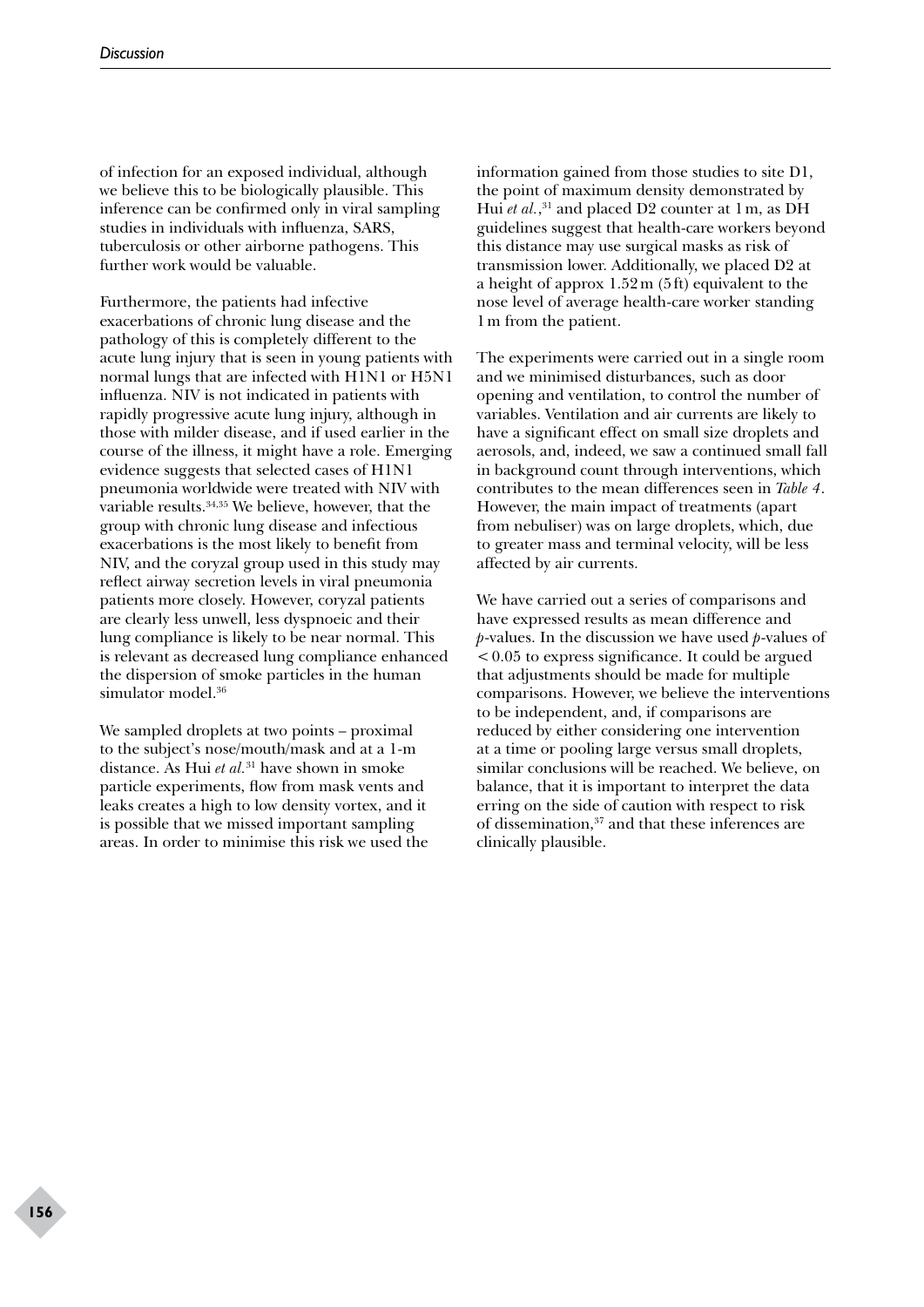# **Chapter 5 Conclusions**

Despite the limitations, this study indicates that NIV, O2 and physiotherapy are not AGPs. Physiotherapy and NIV generate large droplets adjacent to the patient, but these fall significantly at 1m from the patient. A mod NIV circuit using a non-vented mask and filtered exhalate reduces the number of large droplets produced. Nebulised saline delivered by a mouthpiece produces an aerosol of droplets, but most are in the expected droplet range for the device and large droplets were not seen in patients and coryzal subjects. O2 at 60% and 24% did not appear to be an aerosol or droplet-generating procedure.

What are the implications for clinical practice and infection control? These results imply that during NIV and physiotherapy use of full PPE should be considered for health-care team members working within 1m of the patient, as droplet count is increased. As the droplets are large and many drop out within 1m over bedside surfaces, the crucial importance of handwashing and decontamination of near surfaces is evident, as transmission in these

circumstances is likely to be direct via droplet spread or from fomites and direct contact with the patient's local environment. As small and aerosolised particles were not demonstrated, the role other protective measures, such as negative pressure rooms, which have been advocated in some pandemic flu guidelines, may be less important.

Recommendations for further research:

- 1. Droplet sampling should be carried out in patients with pandemic influenza to confirm that droplets generated in this situation are comparable to those produced by patients in this study.
- 2. Droplet sampling sizing could be carried out in human simulator models with laser droplet imaging to corroborate results.
- 3. Viral carriage in different size droplets should be assessed to test whether using droplets as a proxy of infectivity risk is a realistic clinical substitute.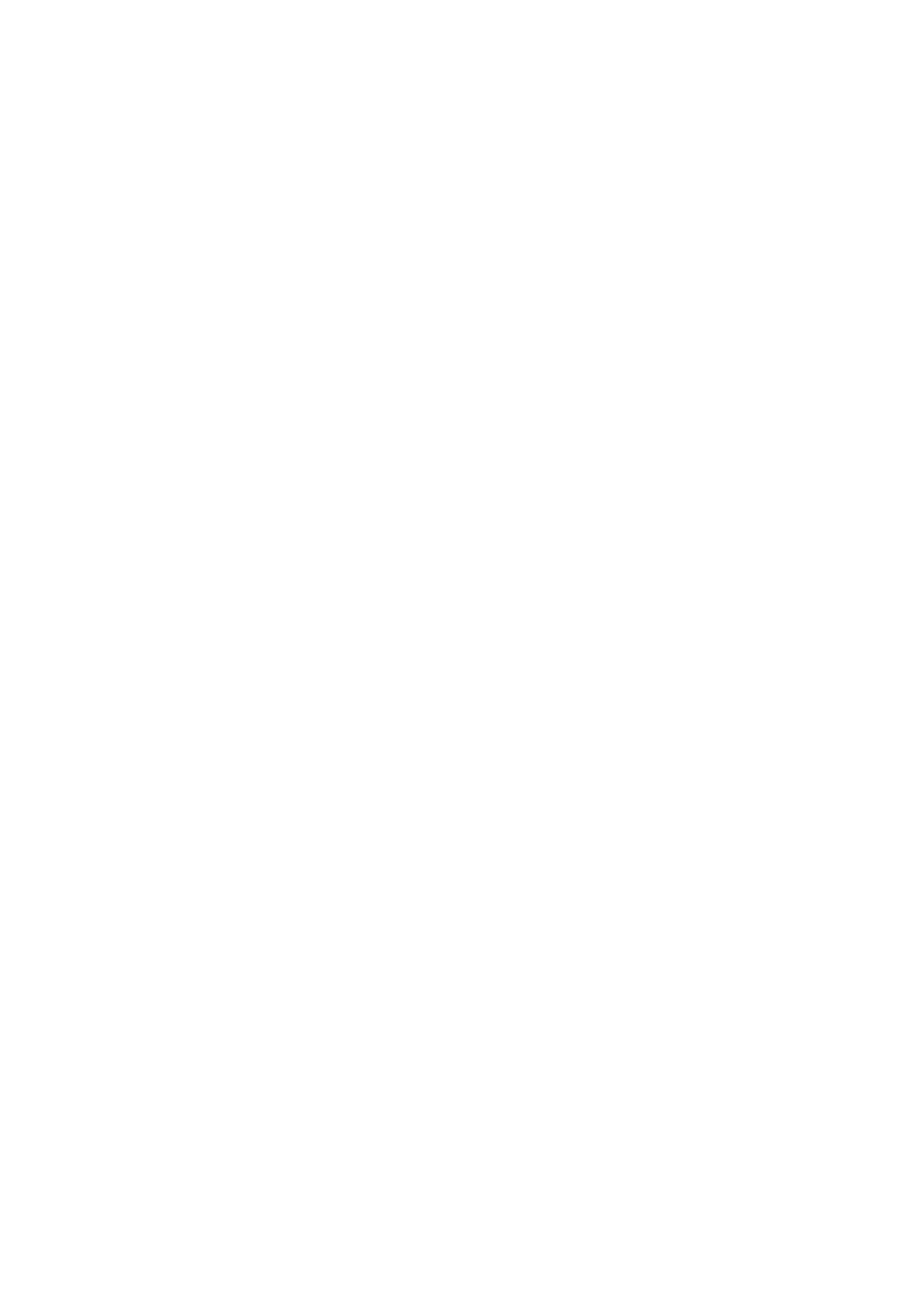# Acknowledgements

With thanks also to Winston Banya, Senior Statistician, Research Department, and Professor Paul Cullinan, Occupational Medicine Department, Royal Brompton Hospital, who provided statistical advice. We are grateful to the NIHR HTA panel for suggesting the addition of the coryzal group to study design.

The project was supported by the NIHR Respiratory Disease Biomedical Research Unit at the Royal Brompton and Harefield NHS Foundation Trust and Imperial College London.

# **Contribution of authors**

AK Simonds, Consultant and Reader in Respiratory Medicine, Royal Brompton & Harefield NHS Foundation Trust, designed the study, wrote the grant application, analysed results with KP, JS and RD, and wrote the report.

A Hanak, Senior Respiratory Support Technician and Physiotherapist, Royal Brompton & Harefield NHS Foundation Trust, carried out the experiments, including performing physiotherapy, and created and maintained the database.

M Chatwin, Consultant Physiotherapist, Royal Brompton & Harefield NHS Foundation Trust, carried out the experiments, including performing physiotherapy, performed pilot studies and recruited patients.

MJ Morrell, Reader in Sleep Physiology, National Heart & Lung Institute, Imperial College, contributed to study design and critical analysis of results.

A Hall, Consultant in Microbiology & Infection Control Lead, Royal Brompton & Harefield NHS Foundation Trust, contributed to study design, provided infection control and microbiology advice, and critical analysis of results.

KH Parker, Professor Physiological Fluid Mechanics (Emeritus) Department of Bioengineering, Imperial College, provided guidance on droplet characterisation and mathematical analysis, analysed results, provided statistical advice and critical review, and contributed to writing the report and figures.

JH Siggers, Lecturer, Department Bioengineering, Imperial College, advised on study design, mathematics of droplet analysis, critical review of results and contributed to writing the report.

RJ Dickinson, Senior Lecturer, Department of Bioengineering, Imperial College, advised on study design, droplet analysis, critical review of results and contributed to writing the report.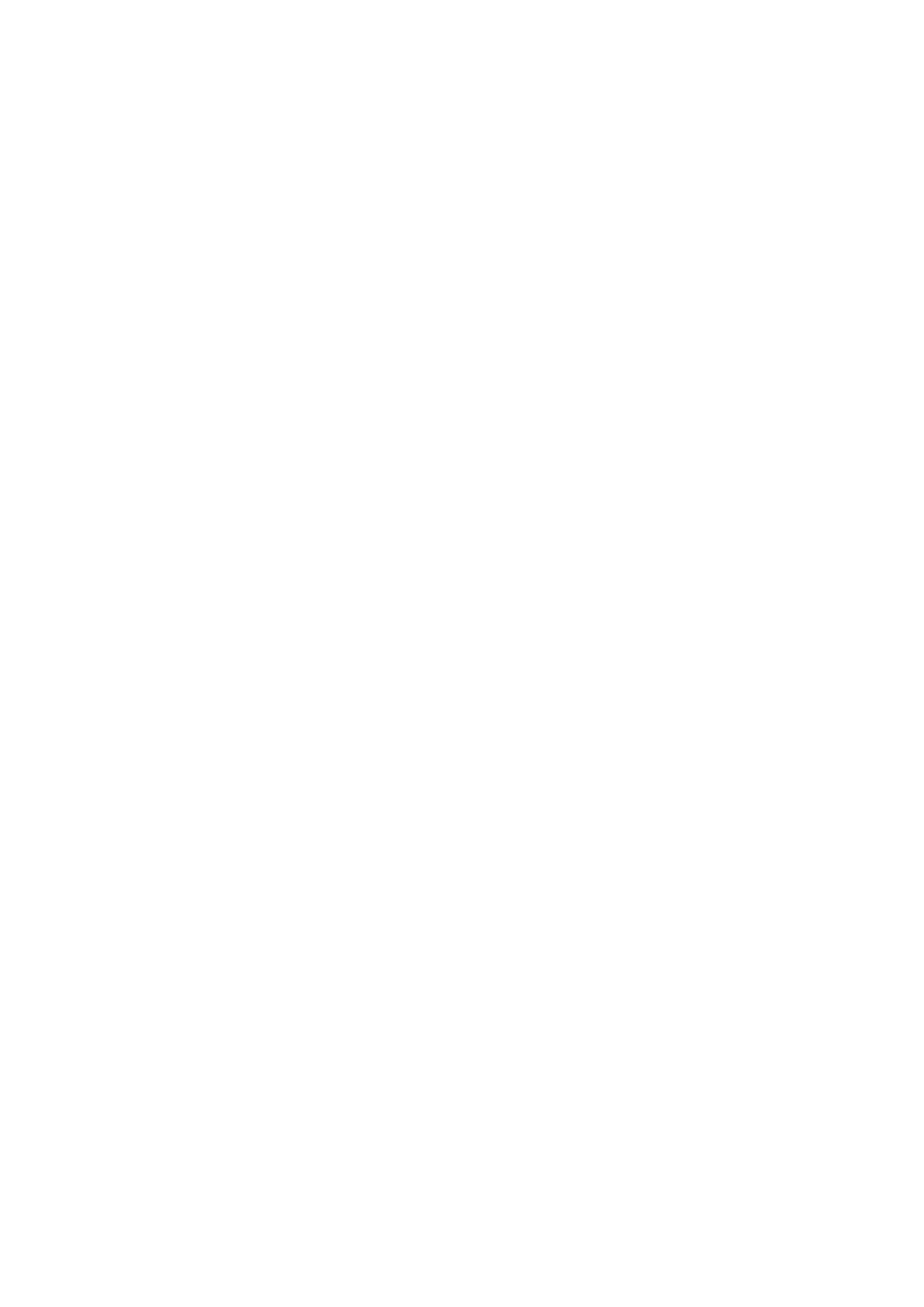

- 1. Brankston G, Gitterman L, Hiriji Z, Lemieux C, Gardam M. Transmissin of influenza A in human beings. *Lancet Infect Dis* 2007;**7**:257–65.
- 2. Tellier R. Review of aerosol transmission of influenza A virus. *Emerg Infect Dis* 2006;**12**:1657–62.
- 3. Fabian P, McDevitt JJ, DeHaan WH, Fung ROP, Cowling BJ, Chan KH*, et al.* Influenza virus in human exhaled breath: an observational study. *PLoS ONE* 2008;**3**:e2691.
- 4. The ANZIC Influenza Investigators. Critical care services and 2009 H1N1 influenza in Australia and New Zealand. *N Engl J Med* 2009;**361**:1925–34.
- 5. Jain S, Kamimoto L, Bramley AM, Schmitz AM, Benoit SR, Louie J*, et al.* Hospitalised patients with 2009 H1N1 influenza in the United States, April– June 2009. *N Engl J Med* 2009;**361**:1935–44.
- 6. Department of Health. *Pandemic flu: a national framework for responding to an influenza pandemic*. London: Department of Health; 2009.
- 7. Department of Health. *Pandemic influenza: managing demand and capacity in healthcare organisations (surge)*. London: Department of Health; 2009.
- 8. Department of Health and Health Protection Agency. *Pandemic (H1N1) 2009 influenza. A summary of guidance for infection control in healthcare settings*. London: Department of Health; 2009.
- 9. Fowler RA, Guest CB, Lapinsky SE, Sibbald WJ, Louie M, Tang P*, et al.* Transmission of severe acute respiratory syndrome during intubation and mechanical ventilation. *Am J Respir Crit Care Med* 2004;**169**:1198–202.
- 10. Scales DC, Green K, Chan AK, Poutanen SM, Foster D, Nowak K*, et al.* Illness in intensive care staff after brief exposure to severe acute respiratory syndrome. *Emerg Infect Dis* 2003;**9**:1205–10.
- 11. Lau JTF, Fung KS, Wong TW, Kim JH, Wong E, Chung S*, et al.* SARS transmission among hospital workers in Hong Kong. *Emerg Infect Dis* 2004;**10**:280–6.
- 12. Yu IT, Xie Z, Tsoi K. Why did outbreaks of severe acute respiratory syndrome occur in some hospital wards and not others? *Clin Infect Dis* 2007;**44**:1017–25.
- 13. Sokol DK. Virulent epidemics and scope of healthcare workers' duty of care. *Emerg Infect Dis* 2006;**12**:1238–41.
- 14. Simonds AK, Sokol DK. Lives on the line? Ethics and practicalities of duty of care in pandemics and disasters. *Eur Respir J* 2009;1–7.
- 15. Lee N, Hui DS, Wu A, Chan P, Cameron P, Joynt GM, *et al.* A major outbreak of severe acute respiratory syndrome in Hong Kong. *N Engl J Med* 2003;**348**:1986–94.
- 16. Wong RS, Hui DS. Index patient and SARS outbreak in Hong Kong. *Emerg Infect Dis* 2004;**10**:339–41.
- 17. Simonds AK. Continuous positive airway pressure and non-invasive ventilation in acute hypoxaemic respiratory failure. In Simonds AK, editor. *Noninvasive respiratory support: a practical handbook*. London: Hodder Arnold; 2007. pp. 57–71.
- 18. McCracken J. Should noninvasive ventilation be considered a high-risk procedure during an epidemic? *CMAJ* 2009;**181**:663–4.
- 19. World Health Organization (WHO). *Clinical management of human infection with influenza A (H5N1) virus*. Geneva: WHO; 2007. Advice updated 15 August 2007.
- 20. Gomersall CD, Tai DYHT, Derrick JL, Goh MS, Buckley TA, Chua C*, et al.* Expanding ICU facilities in an epidemic: recommendations based on experience from SARS epidemic in Hong Kong and Singapore. *Intensive Care Med* 2006;**32**:1004–13.
- 21. World Health Organization (WHO) *Interim Guidelines. Infection prevention and control of epidemicand pandemic-prone acute respiratory diseases in health care*. Geneva: WHO; 2007.
- 22. Cheung TMT, Yam LYC, So LKY, Lau ACW, Poon E, Kong BMH*, et al.* Effectiveness of noninvasive positive pressure ventilation in the treatment of acute respiratory failure in severe acute respiratory syndrome. *Chest* 2004;**126**:845–50.
- 23. Yam LYC, Chan AYF, Cheung TMT, Tsui ELH, Chan JCK, Wong VCW. Non-invasive versus invasive mechanical ventilation for respiratory failure in severe acute respiratory syndrome. *Chin Med J* 2005;**118**:1413–21.

## **161**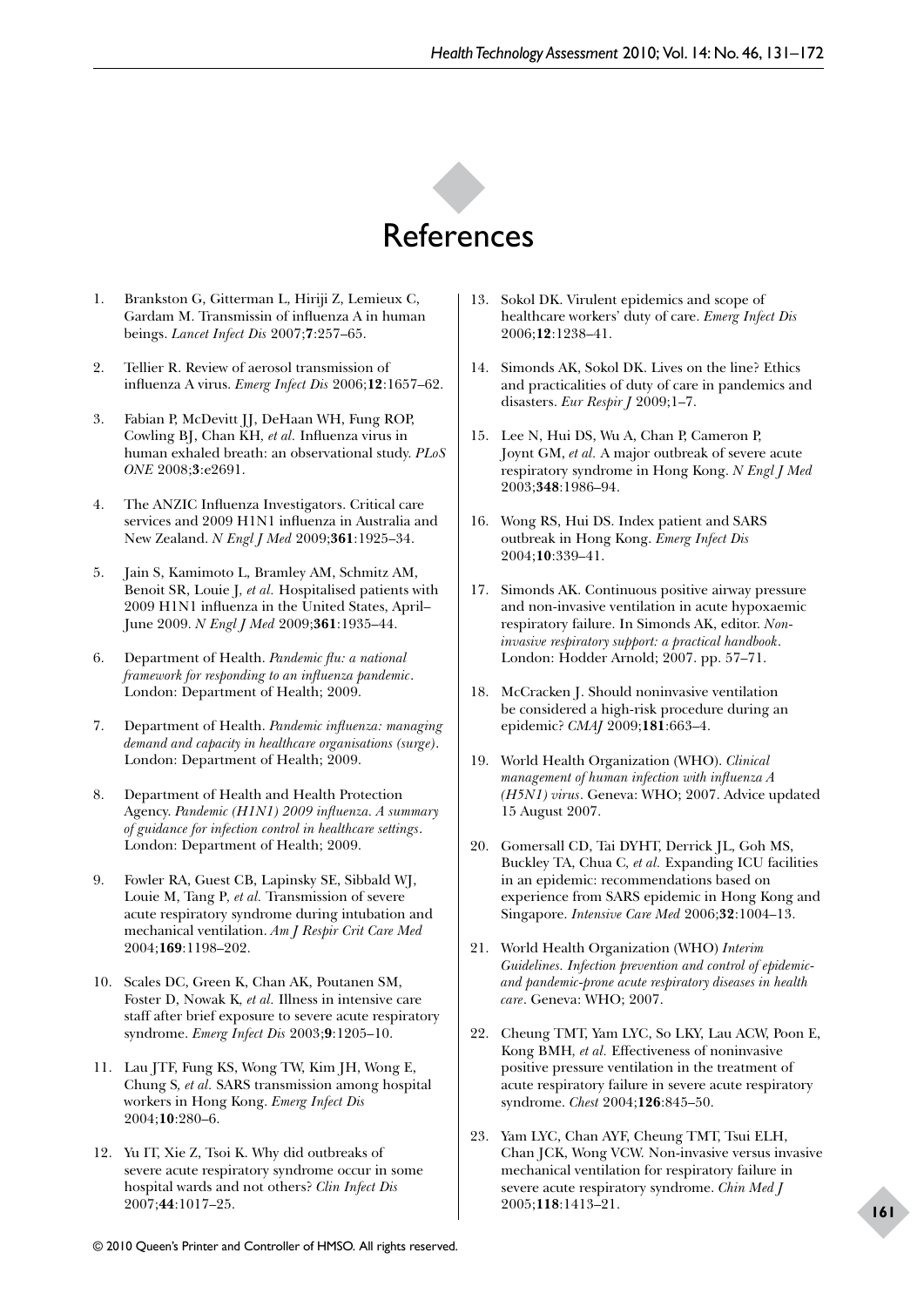- 24. Department of Health. *Pandemic influenza: surge capacity and prioritisation in health services*. London: Department of Health; 2008.
- 25. Confalonieri M, Potena A, Carbone G, Della Porta R, Tolley E, Meduri GU. Acute respiratory failure in patients with severe community-acquired pneumonia. A prospective randomised evaluation of noninvasive ventilation. *Am J Respir Crit Care Med* 1999;**160**:1585–91.
- 26. Seto WH, Tsang D, Yung RW, Ching TY, Ng TK, Ho M*, et al.* Effectiveness of precautions against droplets and contact in prevention of nosocomial transmission of severe acute respiratory syndrome (SARS). *Lancet* 2003;**361**:1519–20.
- 27. Somogyi R, Vesely AE, Azami T, Preiss D, Fisher J, Fowler RA. Dispersal of respiratory droplets with open vs closed oxygen delivery masks: implications for transmission of severe acute respiratory syndrome. *Chest* 2004;**125**:1157.
- 28. Hui DS, Hall SD, Chan MTV, Chow BK, Tsou JY, Joynt GM*, et al.* Noninvasive positive-pressure ventilation: an experimental model to assess air and particle dispersion. *Chest* 2006;**130**:730–40.
- 29. Ip M, Tang JW, Hui DS, Wong ALN, Chan MTV, Joynt GM*, et al.* Airflow and droplet spreading around oxygen masks: a simulation model for infection control research. *Am J Infect Control* 2007;**35**:684–9.
- 30. Mardimae A, Slessarev M, Han J, Sasano H, Sasano N, Azami T*, et al.* Modified N95 mask delivers high inspired oxygen concentrations while

effectively filtering aerosolized microparticles. *Ann Emerg Med* 2006;**48**:391–9.

- 31. Hui DS, Chow BK, Ng SS, Chu LCY, Hall SD, Gin T*, et al.* Exhaled air dispersion distances during non-invasive ventilation via different Respironics facemasks. *Chest* 2009;**136**:998–1005.
- 32. Hui DS, Hall SD, Chan MTV, Chow BK, Ng SS, Gin T, *et al.* Exhaled air dispersion during oxygen delivery via a simple oxygen mask. *Chest* 2007;**132**:826.
- 33. Tang JW, Liebner TJ, Craven BA, Settles GS. A Schlieren optical study of the human cough with and without wearing masks for aerosol infection control. *J R Soc* 2009;S727–36.
- 34. Rello J, Rodriguez A, Ibanez P, Socias L, Cebrian J, Marques A*, et al.* Intensive care of adult patients with severe respiratory failure caused by influenza A (H1N1) in Spain. *Critical Care* 2009;**13**:R148.
- 35. Kumar A, Zarychanski R, Pinto R, Cook DJ, Marshall J, Lacroix J. Critically ill patients with 2009 influenza A(H1N1) infection in Canada. *JAMA* 2010;**302**:1872–9.
- 36. Hui DS, Chow BK, Chu LCY, Ng SS, Hall SD, Gin T*, et al.* Exhaled air and aerosolized droplet dispersion during application of a jet nebuliser. *Chest* 2009;**135**:648–54.
- 37. Perneger TV. What's wrong with Bonferroni adjustments. *BMJ* 1998;**316**:1236–8.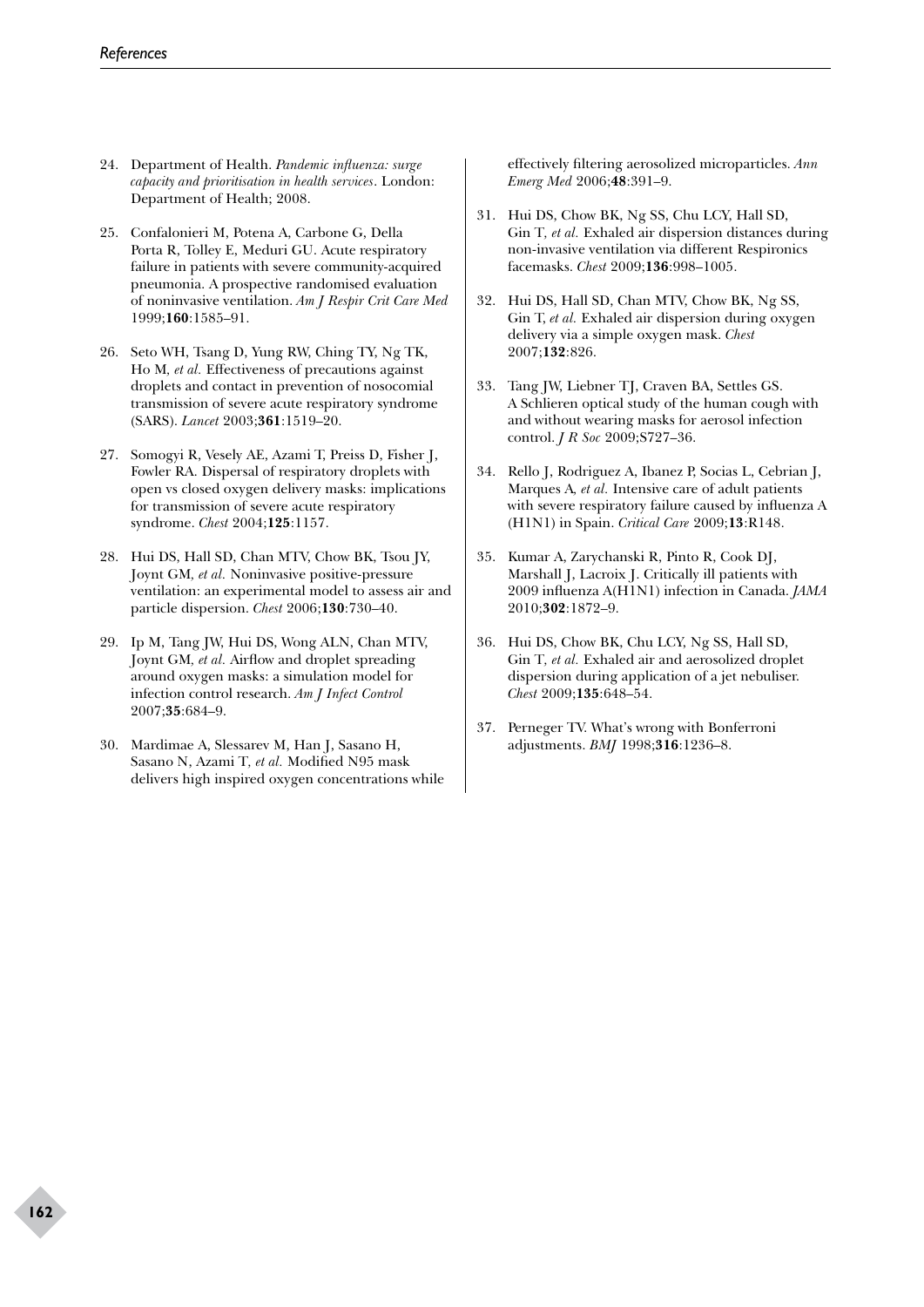# **Appendix 1**  Protocol

# **Evaluation of droplet dispersion during NIV, O2 and nebulised drug delivery in clinical practice**

- Project management members:
	- *Chief investigator* Dr Anita K Simonds, Academic Department Sleep & Breathing, Royal Brompton Hospital, Sydney Street, London SW3 6NP, 020 73518911
	- *Co-investigators* Dr R Dickinson and Dr J Siggers, Bioengineering Department, IC, Dr Michelle Chatwin & Dr Anne Hall RBH, Dr M Morrell, IC
	- *Statistician* Mr Winston Banya
	- *Project manager* Dr Michelle Chatwin, 020 73518911
	- *Key contact* Dr Anita K Simonds (A.Simonds@rbht.nhs.uk)
- Funder: NIHR HTA
- Sponsor: Royal Brompton & Harefield NHS Foundation Trust
- Contact: Wendy Butcher, R&D Department, Royal Brompton Hospital

# *Introduction*

# **Background**

Influenza viruses are spread by droplets, but aerosols may be implicated. While many patients recover without serious illness, some with H1N1 swine flu will develop pneumonia/respiratory insufficiency requiring treatment by oxygen therapy (O2), ventilatory support or nebulised drugs, and this is more likely in those with underlying respiratory or cardiac disorders, for example chronic obstructive pulmonary disease (COPD), asthma, cystic fibrosis, genetic susceptibility, pregnancy or if the virus mutates. These therapies may generate droplets or aerosol during delivery, which, in the severe acute respiratory syndrome (SARS) outbreak, were associated with an increased incidence of infection in health-care workers (Fowler *et al.* 2004)<sup>9</sup> and superspreading events on hospital wards (Yu *et al.* 2007).24 Non-invasive ventilation (NIV) is unlikely to be effective in patients with overwhelming acute lung injury, but in early pneumonia and in those in whom influenza has caused an exacerbation of COPD or heart failure NIV may be effective in reducing the need for intensive care unit (ICU)

admission. Currently, use of NIV in pandemic flu is controversial. Department of Health Pandemic Influenza guidance recommends that NIV should be used with full infection control (aerosolgenerating) precautions by experienced units employing practice guidelines that have been developed by our team (Simonds  $2007$ ),<sup>25</sup> but there is no substantive evidence base and NIV use is not advocated in other national guidelines. Hui *et al.* (2006) carried out studies of NIV droplet distribution using a patient simulator and smoke particles, but there have been no systematic studies in humans or during oxygen and nebuliser therapy, or physiotherapy.

# **Rationale for current study**

This research should provide the first analysis of droplet distribution around respiratory therapies in clinical circumstances that are relevant to H1N1 infection. Although the patients with chronic respiratory disease will not specifically have an exacerbation triggered by H1N1 influenza in this study, the results should be representative of any acute exacerbation and we will also study those with coryzal symptoms, some of whom may have H1N1 infection. The findings should enable health-care professionals to understand patterns of geographical distribution of respirable droplets when caring for patients, inform selection of circuitry and interfaces to reduce dissemination, and by modelling the profile of decay of particles after therapy we hope to guide health-care workers' entry into rooms of unstable patients.

## *Impact on practice*

As this is the first analysis of distribution of droplets during NIV, O2 and nebuliser therapy in representative clinical circumstances, the results obtained should influence clinical practice and policy immediately by:

- 1. informing the choice of interface/delivery systems
- 2. guiding health-care workers to safer application in pandemic flu and enable them to understand relative risks
- 3. reducing the risk of dissemination to other patients and staff in superspreading events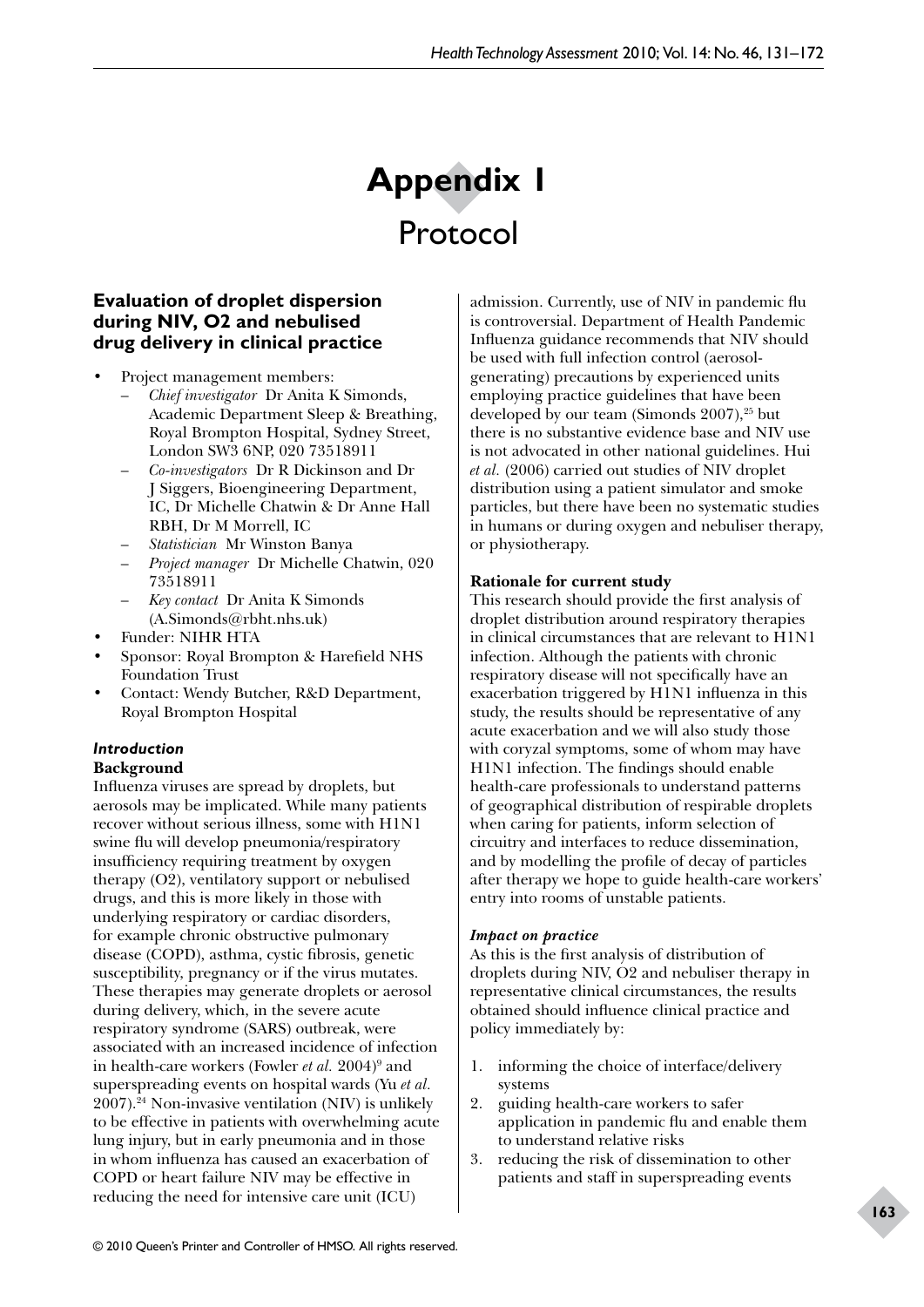4. wider, safe use of NIV may reduce ICU bed pressures, as NIV may be performed in respiratory ward areas/high-dependency single rooms.

## *Study objectives*

The key objective is to understand the characteristics of droplet and aerosol dispersion around delivery systems during NIV, O2 therapy, nebuliser therapy and physiotherapy procedures.

We will examine:

- 1. droplet size and count
- 2. geographical distribution of droplets
- 3. rise and decay of droplets over time after the therapies are initiated and discontinued
- 4. the impact of modifications to the delivery system to reduce droplet/aerosol dissemination in:
	- i. normal subjects
	- ii. individuals with coryzal symptoms
	- iii. patients with an acute exacerbation of chronic lung disease.

#### **Primary objective**

To evaluate the characteristics of droplets and aerosol generated using NIV, O2 therapy, nebuliser therapy and physiotherapy in clinical practice.

#### **Secondary objectives**

- To determine whether particular delivery methods/interfaces generate more droplets.
- To establish how can droplet characteristic information be applied to inform safe use of these therapies in patients with H1N1 swine flu, and other droplet/aerosol-borne diseases.

# *Study methodology*

# **Overall design**

This is an observational study with subjects and patients acting as their own control.

#### **Setting and timescale**

The study will be carried out in a single centre (Royal Brompton Hospital) over 4 months (September to December 2009).

#### **Study outcome measures**

Number of droplets in size range  $0.3-10 \,\mu m$ , measured during conditions listed below.

#### **Specific methods** *Droplet count and sizing*

We will count droplets in size range  $0.3-10.0 \,\mu m$ within distributions of 0.3–0.5, 0.5–1.0, 1.0–3.0, 3.0–5.0, 5.0–10.0 and  $>10 \mu m$  using Aerotrak Model 8220 optical particle counter with counting efficiency  $50\% \pm 10\%$  at 0.3 µm and  $100\% \pm 10\%$ at 0.45µm and greater. We will examine dissemination of smaller droplet (aerosol) size using a P-Trak Ultrafine Condensation particle counter (particle size range 0.02–1.0µm) at sample flow rate 100 cm<sup>3</sup>/minute. Each sampling will be carried out twice over 10 seconds, on three occasions, at sampling points: (1) adjacent (within 2cm) to mouth or mask; (2) 0.5m from mouth or mask; (3) 1m from mouth or mask; and (4) 3m from mouth or mask with sampling points (2)–(4) being carried out in radial positions – two laterally to subject/patient, one directly in front of subject/ patient and one above subject. The Aerotrak and P-Trak counter devices will be mounted on tripods to maintain accuracy and reproducibility of measurements.

#### *Mathematical modelling*

We will use mathematical modelling of droplet motion and dispersion to derive the expected droplet distribution at different distances. Fitting the model with observations at a number of positions will allow interpolation and extrapolation of the measured droplet distribution as a function of size of the droplet and distance from the patient–mask interface, for a range of room conditions. In turn, this will enable us to predict the safe times and distances beyond which exposure can be considered comparable to spontaneous breathing or negligible.

## **Participants**

#### *Groups*

We will study three groups: normal subjects, subjects with coryzal (common cold or flu-like) symptoms and adult patients with chronic lung disorders.

#### *Inclusion criteria*

*Normal subjects* Age 18 years and above. Able to speak English and understand protocol.

*Coryzal subjects* Age 18 years and above. Have two of any of following: raised temperature or history of raised temperature, sore throat, headache, muscle aches and pains, cough in previous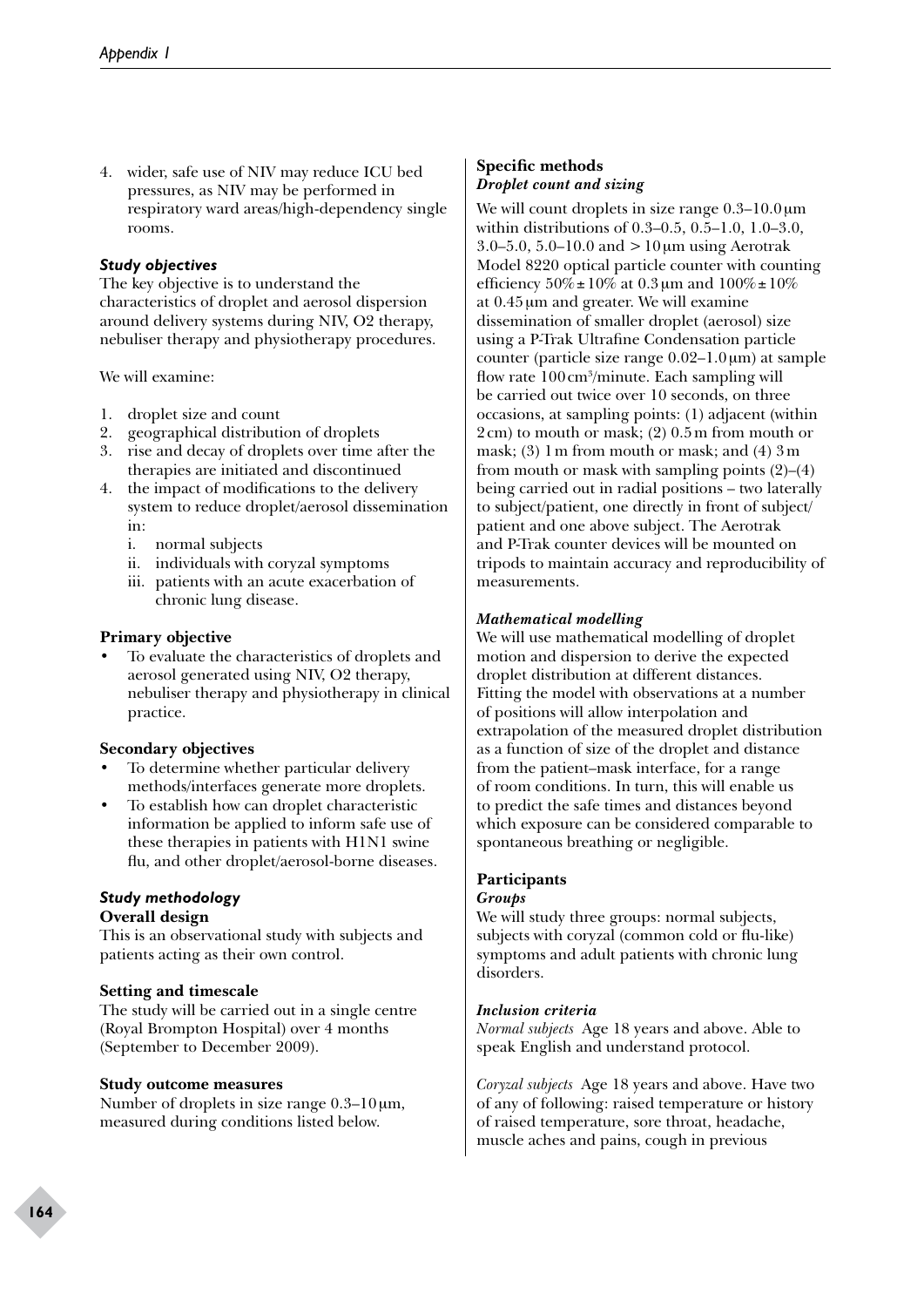24–48 hours. Arterial oxygen saturation 95% or above on air.

*Patients* A clinical diagnosis confirmed by medical consultant of COPD, asthma, cystic fibrosis, bronchiectasis, chest wall disorder or neuromuscular disease, for example Duchenne muscular dystrophy. Admitted with infective exacerbation defined by increased breathlessness, raised white cell count or temperature or CRP (C-reactive protein – raised values indicate infection or inflammation). Requiring treatment with O2 and NIV as clinically indicated.

## *Exclusion criteria*

*Normal subjects* Current illness or underlying chronic condition. Pneumothorax in previous 3 months. Unable to understand English or trial information.

*Coryzal subjects* Underlying chronic condition. Arterial oxygen saturation  $\lt 95\%$  on air. Pneumothorax in previous 3 months. Unable to understand English or trial information.

*Patients* Haemodynamically unstable (systolic blood pressure <90mmHg, uncontrolled arrhythmia), medically unstable, arterial oxygen tension (PaO $_2$ ) <7.5kPa on O2 or NIV, arterial carbon dioxide tension (PaCO<sub>2</sub>) > 7.5 kPa on NIV or O2, unable to breathe spontaneously for  $\leq 4$  hours. Unable to understand English or trial information.

## *Sampling method*

*Normal subjects* Will be recruited from departmental database of normal subjects who have participated in previous studies.

*Coryzal subjects* Will be recruited from occupational health department, and staff who develop symptoms while on duty.

*Patients* Will be recruited from those already inpatients on respiratory ward, with an acute infective exacerbation of chronic lung disease. At any one time we have around 15–20 patients on the ward receiving O2/NIV. The research team are either members of the clinical team or they interact with the team on a daily basis.

## *Sample size*

Background:

It should be stressed that this work is almost exclusively exploratory in nature. This is because there are very many unknowns.

- It is not known whether the material generated by infected individuals breathing, coughing or undergoing interventions is in the form of a fine aerosol or larger droplets.<sup>1</sup> NIV and nebulisation have been termed 'potential aerosol-generating procedures' but this is based on presumption, not evidence. In the Department of Health Pandemic Flu guidelines<sup>3</sup> it is stipulated that high-efficiency masks should be used when working within 1m of the patient, and that beds of patients being cohort nursed should be more than 1m apart. There is little primary evidence for either of these stipulations but in the SARS outbreak superspreading events (i.e. at least three cases arising from one index case) were associated with a distance between beds of <1m and index cases with the use of O2 or non-invasive ventilation<sup>24</sup>
- Further, the 'dose' needed to infect is not clear as droplets are a proxy measure of virus presence/infectivity, and sicker patients with higher viral loads are likely to need more therapeutic interventions.
- Moreover we do not know the rate of decay of droplets over time after interventions have been discontinued. Again, this will be partly related to size as larger droplets with greater mass will more quickly fall to the floor or onto bedding.

Droplet size and number – pilot data, variability and clinically meaningful difference:

- We have pilot data from five normal subjects sampled at the mouth or mask and in one droplet size range  $(5-10 \,\mu\text{m})$ . This size range is known as the 'respirable range', representing droplets likely to be deposited in lungs; larger droplets are not inspired and very small aerosol particles do not have sufficient mass to drop out in lung and are expired as easily as they are inspired. Droplets generated by interventions (O2, NIV, etc.) should be compared with those generated by the subject/patients breathing spontaneously, as a baseline of zero droplets is not clinically realistic. We are therefore carrying out comparisons with spontaneous breathing with each subject/patient acting as their own control.
- Our pilot data above estimated a droplet count of 900 (standard deviation =  $100$ ) with spontaneous breathing.
- In the absence of any other published information and the uncertainties outlined above, we have chosen a doubling in this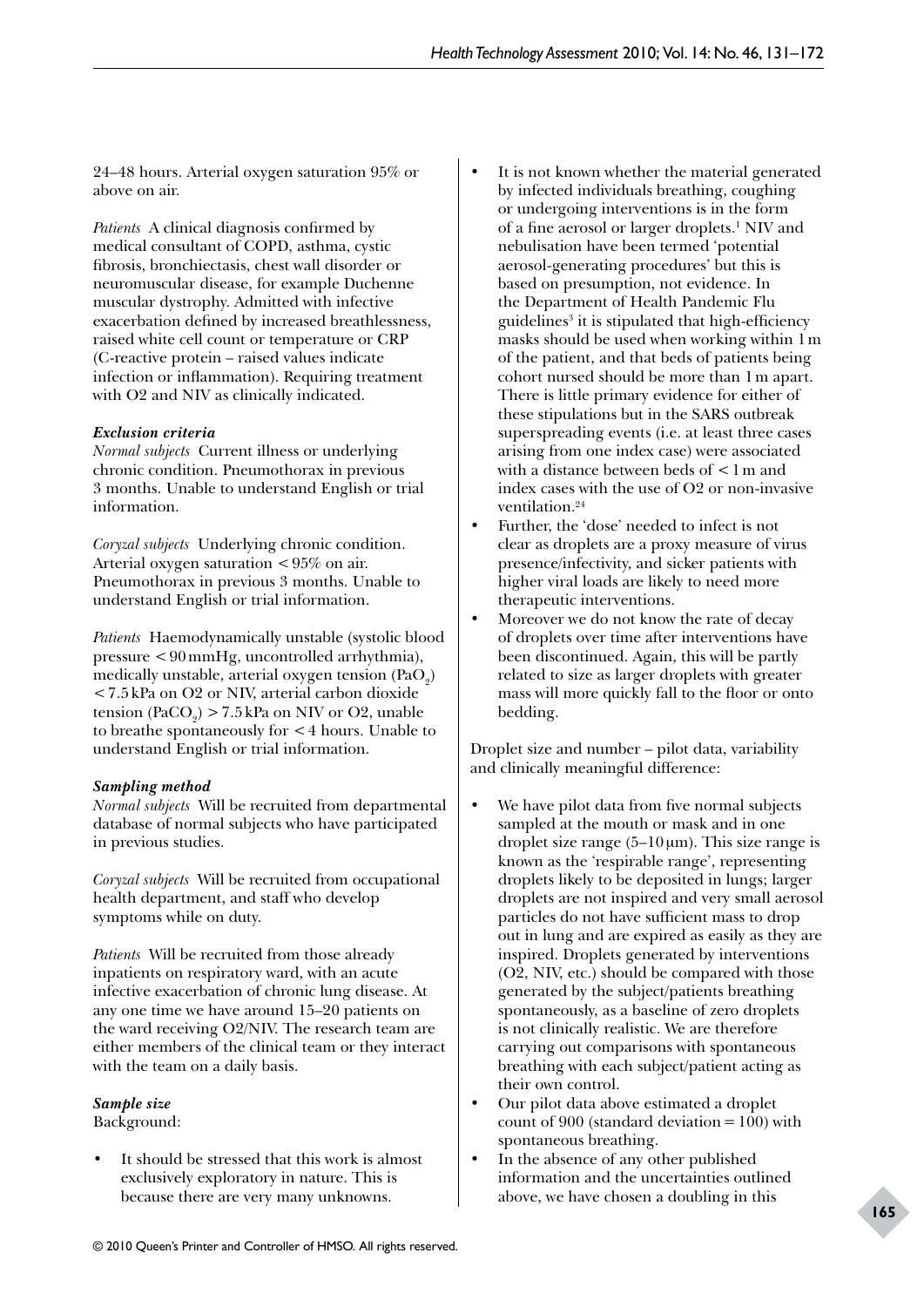droplet count to represent a significant increase in risk of spread to health-care staff or other patients. This estimate is informed by the observation that coughing and sneezing in pilot work resulted in a count of around 1800, and that coughing and sneezing increase the risk of infection.

We used Statistical Analysis Systems (SAS), version 9.1, to estimate the required study group sizes:

- Using our pilot estimates and a false-positive rate ( $\alpha$ ) of 0.05, calculations for a single twogroup comparison with 80% power indicate that very small groups would be required.
- We have, however, increased our group sizes to account for the possibility that variability may be higher in patients (currently unknown) and the four comparisons that are to be undertaken. Sample sizes are therefore normal subjects = 10, coryzal subjects = 10, patients  $=20$ .
- This model is based on droplet counts in one size range at the mouth and is suitable for our primary purpose. Again, with the lack of any information from elsewhere, we do not know whether our sample size will be sufficient for our other questions: for example, number of droplets at different distances from patient or the decay over time. Initial findings will provide further information. If variability estimates are greater or differences smaller compared to spontaneous breathing, further recruitment will be possible.

Statistical advice was provided by Mr Winston Banya, Senior Statistician, R&D Department, Royal Brompton Hospital.

## *Preregistration evaluations*

We will check that arterial oxygen saturation level is 95% or above in normal subjects and subjects with coryzal symptoms using an oximeter ear probe. In coryzal subjects nasopharyngeal aspiration will be carried out along with throat and nasal swabs. Virology results will not be known until after study tests are done, so they will inform the analysis but are not needed for study entry as symptoms alone determine eligibility.

Patients will have an arterial oxygen saturation value of more than  $88\%$  and  $\text{TcCO}_2^{}$  value of less than 7.5kPa on O2 and or NIV.

## *Withdrawal criteria*

The trial will be discontinued if the chief investigator feels it is unsafe to continue. As the therapies used are in routine clinical practice in patients, and researchers are members of the clinical team and routinely apply these therapies in patients, including those in first wave of swine flu, this risk is relatively low.

# **Recruitment and methodological process**

## *Recruitment*

Recruitment will take part at the Royal Brompton Hospital. Normal subjects will be recruited from departmental database and volunteers working in the hospital. Coryzal subjects will be recruited from the occupational health department and from individuals working in the hospital who develop symptoms while on duty.

Written informed consent will be obtained by the research fellow, Dr Michelle Chatwin or CI at the Royal Brompton Hospital, who have all had training in obtaining consent. Subjects and patients will be provided with information sheets. Normal subjects and patients will have 24 hours to decide whether to participate and coryzal subjects will have 1 hour to decide.

## *Methodological process*

• This is an observational trial that will be carried out in a single hospital side room on respiratory ward at the Royal Brompton Hospital. The aim is to measure the size and number of droplets and smaller (aerosol) particles generated during treatment with NIV, O2, nebuliser therapy and during physiotherapy.

Three groups will take part:

- (A) normal subjects
- (B) subjects with coryzal (common cold or flulike) symptoms
- (C) patients with respiratory insufficiency due to COPD, cystic fibrosis, chronic asthma, bronchiectasis, neuromuscular disease receiving NIV/O2/nebuliser therapy as indicated for an infective exacerbation. Each subject or patient will take part on one occasion, the study taking approximately 3 hours to complete.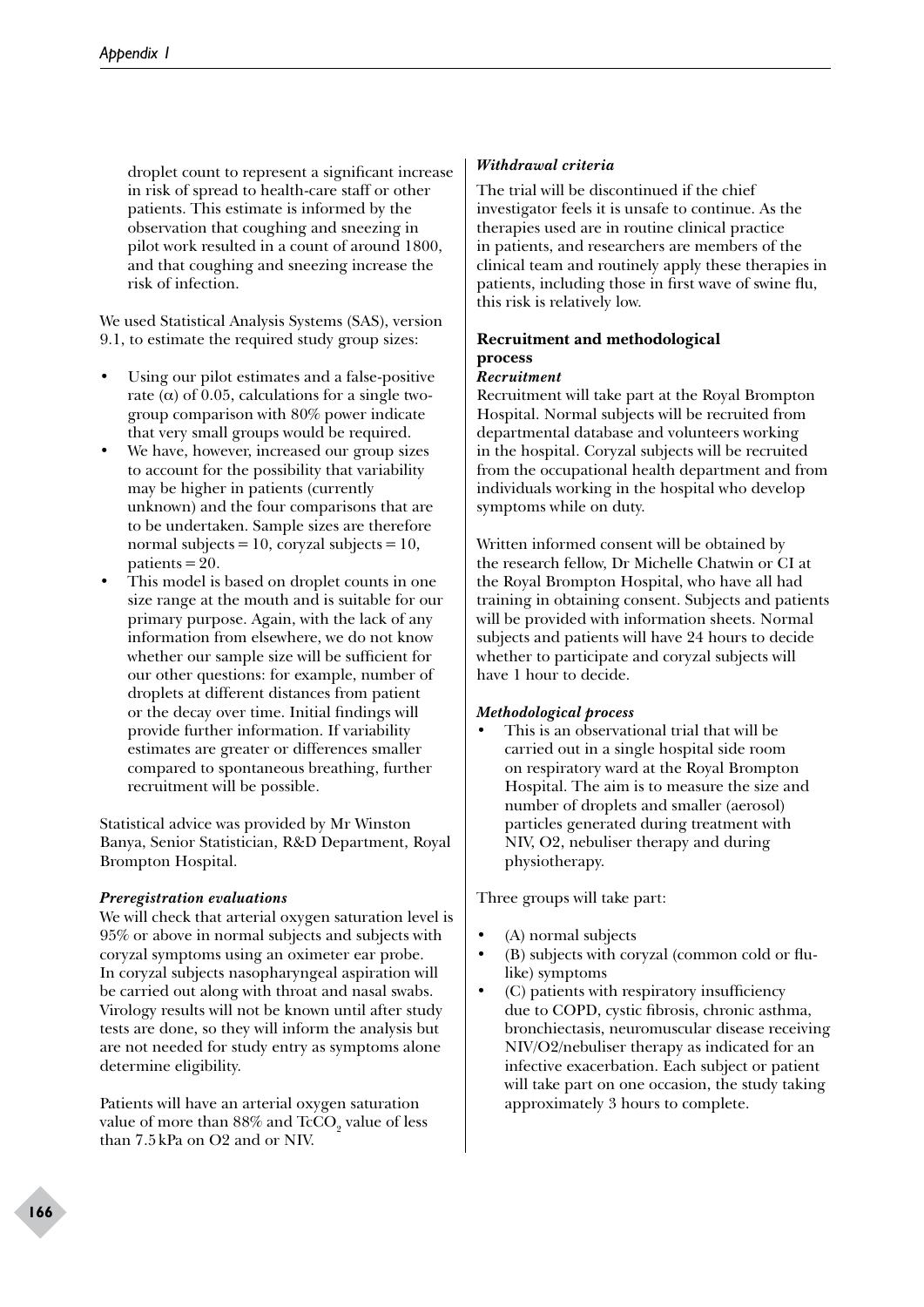Subjects and patients:

- (A) Normal subjects will be recruited from our database of normals (aged 18 years and above) and above. *Exclusion criteria*: no current illness or underlying chronic condition.
- (B) Individuals with common cold or flulike (coryzal) symptoms defined by pyrexia, and two of sore throat, muscle aches and pains, headache, cough within previous 24–48 hours (age 18 years and above) will be recruited from contacts from normal patient database, occupational health department of the Royal Brompton Hospital and from staff developing symptoms while on duty. They will be studied after having nasopharyngeal swabs for viral screening, to confirm diagnosis. *Exclusion criteria*: no underlying chronic health conditions, medically stable.
- (C) Patients with chronic respiratory failure will be recruited from those admitted to the ward with an infective exacerbation of chronic respiratory disease. Inclusion criteria: those with COPD, cystic fibrosis, bronchiectasis, chest wall disorder and neuromuscular disease. These groups are selected as will contain older patients with COPD and younger patients with cystic fibrosis and, for example, Duchenne muscular dystrophy, in whom NIV and O2 therapy is clinically indicated. *Exclusion criteria*: haemodynamically or medically unstable,  $PaO<sub>2</sub> < 7.5$  kPa,  $PaCO<sub>2</sub> > 7.5$  kPa pH  $< 7.34$ on therapy, cognitive inability to able to understand study information sheet, able to breathe spontaneously for <4 hours.

Technologies being assessed:

• Non-invasive ventilation using standard bilevel pressure support device with a range of interfaces and settings, nasal continuous positive airway pressure (CPAP) therapy, O2 therapy via 60%, 35% and 24% masks

#### Measurements:

• Droplets will be visualised using a Model 8220 Aerotrak Optical particle counter (TSI Inc.) with particle size detection of 0.3–10 µm, and a Model 8525 P-Trak Ultrafine Condensation particle counter (TSI Inc.) adjacent to subject/ delivery system, 1m from delivery system and 3m from patient/subject, at six fixed radial points.

Investigation plan:

- On arrival in the side room, subjects and patients will be assessed breathing spontaneously at rest, during simulated coughing, and then, when receiving NIV and O2, physiotherapy and nebulised saline therapy in random order.
- Droplet distribution will be measured in the following test conditions (selected as clinically representative).
- 1. For (A) normal subjects and (B) subjects with coryzal symptoms:
	- *i. Control* Spontaneous breathing and simulated cough with and without surgical mask, which will take approximately 10 minutes.
	- *ii. Non-invasive ventilation* A bilevel ventilator will be used: in random order delivery with non-vented full-face mask, total face mask and helmet with and without filter modification and vented full-face mask. Ventilator settings: inspiratory positive airway pressure (IPAP), expiratory airway pressure (EPAP), IPAP/EPAP 20/5 15/5  $10/5 \text{ cm} + A_2$ O. CPAP 5 and  $10 \text{ cm} + A_2$ O. This will take approximately 1 hour.
	- *iii. O2 therapy* Will be delivered using 60%, 35%, 24% masks. This will take approximately 30 minutes. This will take about 20 minutes.
	- *iv. Nebulised 0.9% saline* Delivered from standard nebuliser. This will take 10 minutes.
	- *v. Standardised physiotherapy* This will take 10 minutes.

Subjects will be able to have rest periods between the runs, as we will be sampling the room to ensure control conditions obtain and get background counts.

- 2. For (C) patients with respiratory insufficiency:
	- *i. Spontaneous breathing and during simulated cough* This will take approximately 10 minutes.
	- *ii. Non-invasive ventilation* Using current clinically indicated NIV settings deovered in random order through non-vented full-face mask, total face mask, helmet with and without filter modification and vented mask. This will take approximately 45 minutes.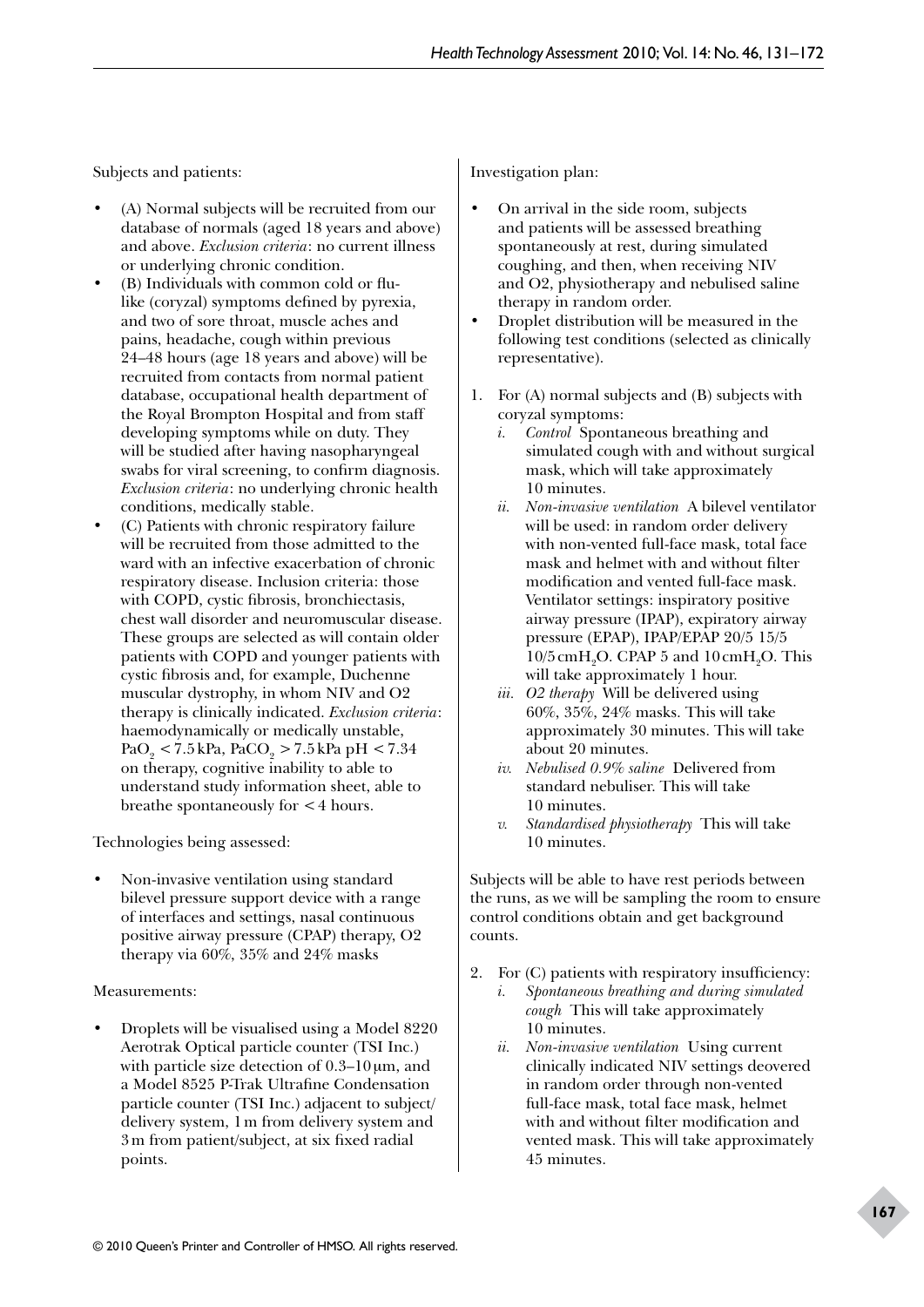- *iii. O2 therapy* 24% Ventimask spontaneously breathing. This will take approximately 5–10 minutes.
- *iv. Nebulised 0.9% saline* Delivered by standard nebuliser. This will take approximately 10 minutes.
- *v. During physiotherapy using 24% O<sub>2</sub> mask* This will take about 10 minutes.

Patients will be monitored with arterial oxygen saturation (SaO<sub>2</sub>), transcutaneous carbon dioxide tension  $(TcCO<sub>2</sub>)$  and heart rate measurement using a non-invasive ear probe (Tosca) throughout stages  $(i)$ – $(iv)$ .

They will be able to have rest periods between the runs as we will be sampling the room to ensure control condition obtain and get background counts.

Droplet and aerosol characterisation:

We will count droplets in size range  $0.3-$ 10.0µm within distributions 0.3–0.5, 0.5–1.0, 1.0–3.0, 3.0–5.0, 5.0–10.0 and  $>10 \mu m$  using Aerotrak Model 8220 optical particle counter with counting efficiency  $50\% \pm 10\%$  at 0.3 µm and  $100\% \pm 10\%$  at 0.45 µm and greater. We will examine dissemination of smaller droplet (aerosol) size using a P-Trak Ultrafine Condensation particle counter (particle size range  $0.02-1.0 \,\mathrm{\mu m}$  at sample flow rate 100cm3 /minute. Each sampling will be carried out twice over 10 seconds, on three occasions, at sampling points: (1) adjacent (within 2cm) to mouth or mask; (2) 0.5m from mouth or mask; (3) 1m from mouth or mask; and (4) 3m from mouth or mask, with sampling points (2)– (4) being carried out in radial positions – two laterally to subject/patient, one directly in front of subject/patient and one above subject. The Aerotrak and P-Trak counter devices will be mounted on tripods to maintain accuracy and reproducibility of measurements.

Mathematical modelling:

We will use mathematical modelling of droplet motion and dispersion to derive the expected droplet distribution at different distances. Fitting the model with observations at a number of positions will allow interpolation and extrapolation of the measured droplet distribution as a function of size of the droplet and distance from the patient–mask interface,

for a range of room conditions. In turn, this will enable us to predict the safe times and distances beyond which exposure can be considered comparable to spontaneous breathing or negligible.

# Equipment:

• Non-invasive ventilation: we will use a Saime Elisee bilevel ventilator, which can deliver a variety of IPAP and EPAP and fixed-level CPAP through a single- limb circuit and a doublelimb circuit. The pressures of IPAP/EPAP 20/5, 15/5 and  $10/5 \text{ cm}$ H<sub>2</sub>O (spontaneous triggered mode) and CPAP 5 and  $10 \text{cm} \text{H}_{2}\text{O}$  have been selected as clinically representative. These pressures will be used in normal subjects and those with coryzal symptoms. In the patient group we will use the IPAP/EPAP settings and back-up respiratory rate as clinically indicated.

# Interfaces:

• We will use a full-face masks (ResMed), nonvented with filtered (intersurgical) exhalation port, and vented masks (ResMed), and total masks (Respironics/Philips) in all subjects and patients, and, in five subjects, a helmet (Rusch).

Oxygen therapy:

• Oxygen therapy 60% and 35% via highflow reservoir mask, 24% via Venturi mask in normal subjects and those with coryzal symptoms, 24% via Venturi mask in patients.

# Physiotherapy:

Will be standardised as cycles of deep breathing, with percussion or shaking to loosen any secretions, followed by an assisted cough initiated manually, augmented by a physiotherapist performing inwards and upwards pressure on the lower thorax to aid expectoration, after which the patient rests and the cycle repeated as required. It will be performed by one physiotherapist (MC) who has performed standardised physiotherapy manoeuvres in other randomised crossover trials.

# Nebuliser:

• Actineb nebuliser (Clement Clark) generating droplets of 3–10µm of 0.9% saline.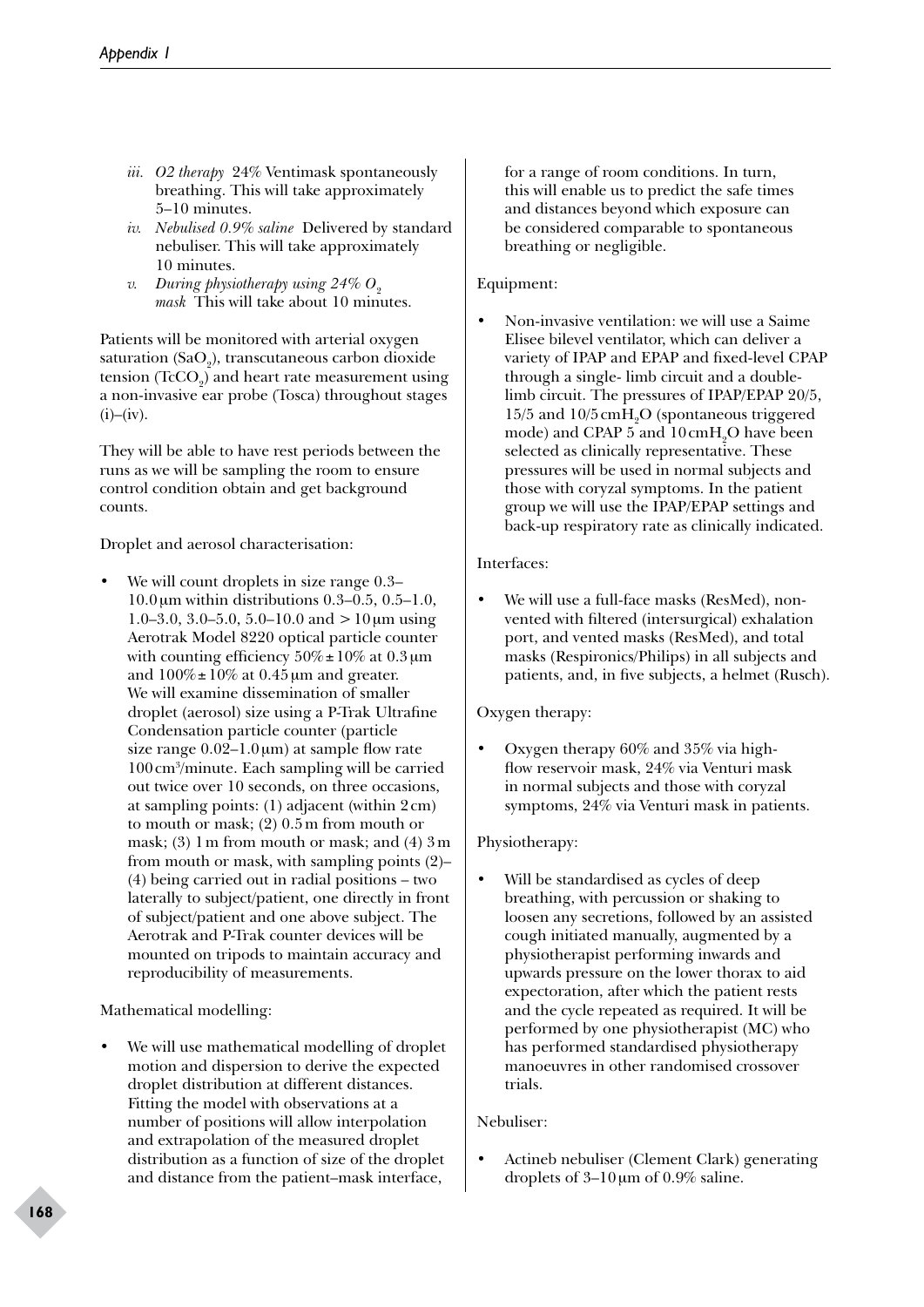There will be an interim analysis and mathematical modelling after 10 subjects and 10 patients have been studied.

Non-invasive ventilation, O2, nebuliser therapy and standardised physiotherapy will be delivered by research fellow and Dr Michelle Chatwin.

## *Ethical considerations*

The main risk is to research staff in the dissemination of H1N1 and other coryzal viruses. Full personal protective equipment will be used – the research team members are fully familiar with this and have experience in managing H1N1 patients. Some team members have already had swine flu themselves so will be immune.

There is a very small risk of a subject or patient using NIV developing a pneumothorax. The patients already will be using NIV as part of their clinical management.

## *Adverse events*

Potential adverse events:

• Research team member becoming infected with swine flu. The individual would be with drawn from doing the project and treated with oseltamivir in the normal way. In practice it will be difficult to establish if the individual was infected during the study, by contact with other infected patients or from contact from within or outside the hospital

All adverse events will be reported. Depending on the nature of the event the reporting procedures below will be followed. Any questions concerning adverse event reporting will be directed to the chief investigator in the first instance.

## **Non-serious adverse events**

All such events, whether expected or not, will be recorded.

## **Serious adverse events**

An SAE form should be completed and faxed to the chief investigator within 24 hours. However, hospitalisations for elective treatment of a preexisting condition will not be reported as SAEs.

All SAEs will be reported to the REC overseeing the research and the research sponsor, where, in the opinion of the chief investigator, the event was:

- '*related*' i.e. resulted from the administration of any of the research procedures, or
- '*unexpected*' i.e. an event that is not listed in the protocol as an expected occurrence.

Reports of related and unexpected SAEs will be submitted within 15 days of the chief investigator becoming aware of the event, using the COREC SAE form for non-IMP studies.

Investigators will report any SAEs as required by their local research ethics committee and/or research and development office.

## *Assessment and follow-up*

We do not plan to follow up patients after the study. Virology results will be fed back to coryzal subjects and appropriate action advised.

## *Statistics and data analysis*

Data will by analysed using ANOVA with correction for repeated measure. Statistical advice will be provided by Mr Winston Banya, R&D Department, Royal Brompton & Harefield NHS Foundation Trust.

Data and all appropriate documentation will be stored for a minimum of 5 years after the completion of the study, including the follow-up period.

## *Regulatory issues* **Ethics approval**

The chief investigator will obtain ethical approval from a research ethics committee via the IRAS system. The study will not commence until ethical approval is obtained, and will be conducted in accordance with the recommendations for physicians involved in research on human subjects adopted by the 18th World Medical Assembly, Helsinki 1964, and later revisions.

## **Consent**

Consent to enter the study will be sought from each participant only after a full explanation has been given, an information leaflet offered and time allowed for consideration. Signed participant consent will be obtained. The right of the participant to refuse to participate without giving reasons will be respected. All participants are free to withdraw at any time from the research without giving reasons and without prejudicing further treatment. Consent will be obtained by the patient's existing clinical consultant.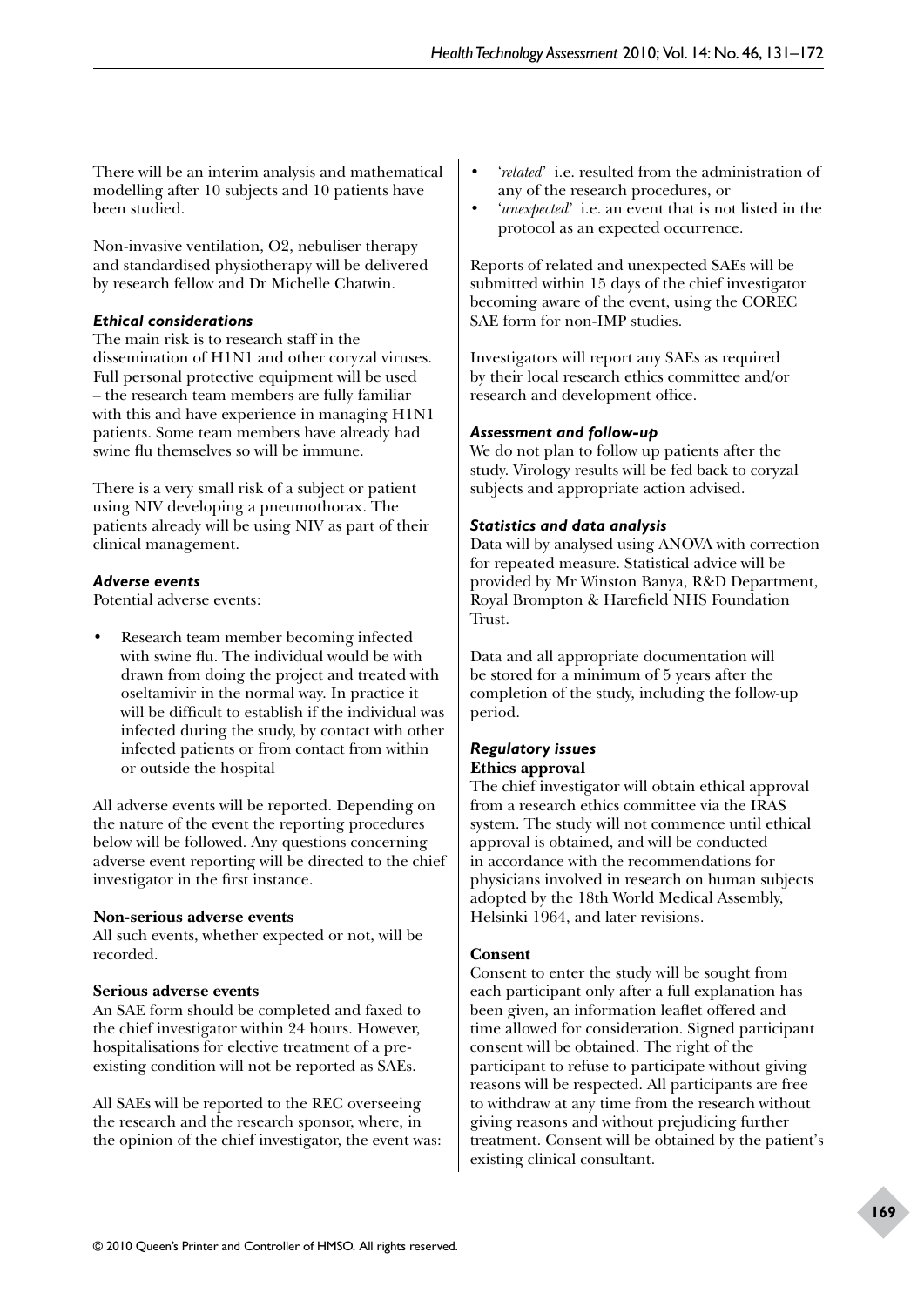## **Confidentiality**

The chief investigator will preserve the confidentiality of participants taking part in the study in line with the Data Protection Act 1998.

## **Indemnity**

NHS indemnity cover.

## **Sponsor**

Royal Brompton & Harefield NHS Foundation Trust.

## **Funding and costs**

NIHR HTA will fund this study. Travel costs to £20 are available to normal and coryzal subjects.

## **Audits and inspections**

Sponsor and other regulatory bodies will ensure adherence to Good Clinical Practice and the NHS *Research Governance Framework for Health and Social Care* (2nd edn).

## *Study management*

The day-to-day management of the study will be co-ordinated through by Dr Michelle Chatwin (M.Chatwin@rbht.nhs.uk).

# *Publication policy*

Results from this research will be reported and disseminated via peer-reviewed journals and via conference presentations. No personal or identifiable data will be present in any public reports of this research.

## *References*

- 1. Tellier R. Review of aerosol transmission of influenza A virus. *Emerg Infect Dis* 2006;**12**:1657–62.
- 2. Fabian P, McDevitt JJ, DeHaan WH, Fung ROP, Cowling BJ, Chan KH, *et al.* Influenza virus in human exhaled breath: an observational study. *PLoS ONE* 2008;**3**:e2691.
- 3. Department of Health. *Pandemic influenza: guidance for infection control in critical care*. London: Department of Health; 2008.
- 4. Simonds AK, Sokol DK. Lives on the line? Ethics and practicalities of duty of care in pandemics and disasters. *Eur Respir J* 2009;**34**:303–9.
- 5. Department of Health. *Pandemic flu. Managing demand and capacity in health care organisations (surge)*. London: Department of Health; 2009.
- 6. Gomersall CD, Tai DYHT, Derrick JL, Goh MS, Buckley TA, Chua C*, et al.* Expanding ICU facilities in an epidemic: recommendations based on

experience from SARS epidemic in Hong Kong and Singapore. *Intensive Care Med* 2006;**32**:1004–13.

- 7. Guidelines from the British Infection Society, British Thoracic Society and DH. Pandemic flu: clinical management of patients with influenzalike illness during an influenza pandemic. *Thorax* 2007;**62**:1–46.
- 8. Levy M, Tanios MA, Nelson D, Short K, Senechia A, Vespia J*, et al.* Outcomes of patients with do-notintubate orders treated with noninvasive ventilation. *Crit Care Med* 2004;**32**:2002–7.
- 9. Fowler RA, Guest CB, Lapinsky SE, Sibbald WJ, Louie M, Tang P*, et al.* Transmission of severe acute respiratory syndrome during intubation and mechanical ventilation. *Am J Respir Crit Care Med* 2004;**169**:1198–202.
- 10. Scales DC, Green K, Chan AK, Poutanen SM, Foster D, Nowak K*, et al.* Illness in intensive care staff after brief exposure to severe acute respiratory syndrome. *Emerg Infect Dis* 2003;**9**:1205–10.
- 11. Xiao Z, Li Y, Chen RC, Li SY, Zhong SQ, Zhong NS, *et al.* A retrospective study of 78 patients with severe acute respiratory syndrome. *Chin Med J* 2003;**116**:805–10.
- 12. Varia M, Wilson S, Sarwal S, McGeer A, Gournier E, Galanis E*, et al.* Investigation of a nosocomial outbreak of severe acquired respiratory syndrome (SARS) in Toronto, Canada. *CMAJ* 2003;**169**:285–92.
- 13. Cheung TMT, Yam LYC, So LKY, Lau ACW, Poon E, Kong BMH*, et al.* Effectiveness of noninvasive positive pressure ventilation in the treatment of acute respiratory failure in severe acute respiratory syndrome. *Chest* 2004;**126**:845–50.
- 14. Yam LYC, Chan AYF, Cheung TMT, Tsui ELH, Chan JCK, Wong VCW. Non-invasive versus invasive mechanical ventilation for respiratory failure in severe acute respiratory syndrome. *Chin Med J* 2005;**118**:1413–21.
- 15. Yu IT, Li Y, Wong TW, Tam W, Chan AT, Lee JH*, et al.* Evidence of airborne transmission of severe acute respiratory syndrome virus. *N Engl J Med* 2004;**350**:1731–9.
- 16. Hugonnet S, Pittet D. Transmission of severe acute respiratory syndrome in critical care: do we need a change? *Am J Resp Crit Care Med* 2004;**169**:1177–8.
- 17. Seto WH, Tsang D, Yung RW, Ching TY, Ng TK, Ho M*, et al.* Effectiveness of precautions against droplets and contact in prevention of nosocomial transmission of severe acute respiratory syndrome (SARS). *Lancet* 2003;**361**:1519–20.